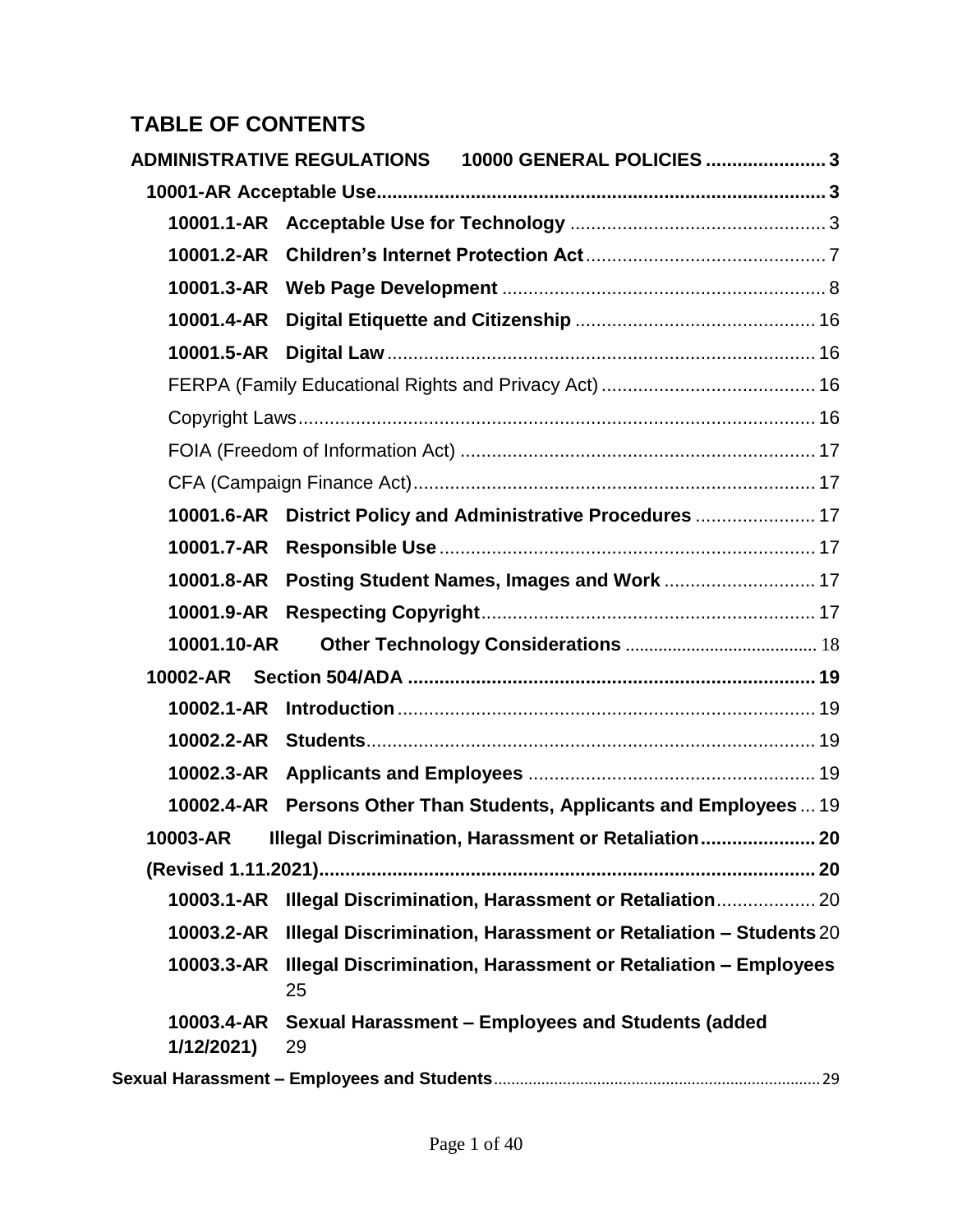|                                                                 | 10005.2-AR Communicable Diseases, Which Are Known Not To Be Spread |  |
|-----------------------------------------------------------------|--------------------------------------------------------------------|--|
|                                                                 |                                                                    |  |
| 10005.4-AR Communicable Diseases That Are Known To Be Spread by |                                                                    |  |
|                                                                 |                                                                    |  |
|                                                                 |                                                                    |  |
|                                                                 |                                                                    |  |
|                                                                 |                                                                    |  |
|                                                                 |                                                                    |  |
|                                                                 |                                                                    |  |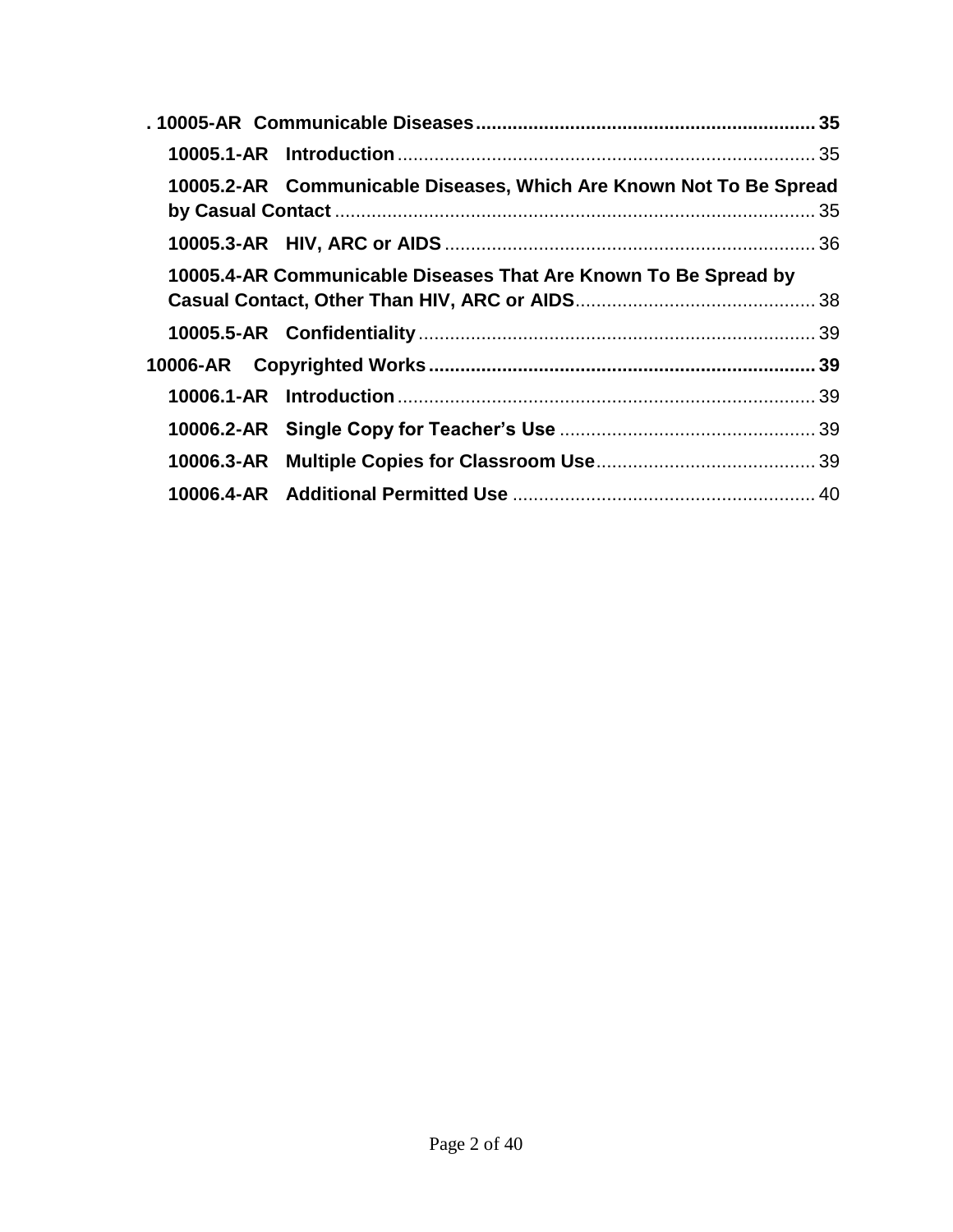# <span id="page-2-0"></span>**ADMINISTRATIVE REGULATIONS 10000 GENERAL POLICIES**

The 10000 series of Board Policies requires or permits the Superintendent, or designee, to promulgate and implement administrative procedures. The Superintendent, pursuant to this authority, promulgated and implemented these administrative procedures on March 1, 2017 and posted them on the district's website. All School District personnel and students are required to follow these administrative procedures.

#### <span id="page-2-1"></span>**10001-AR Acceptable Use**

## <span id="page-2-2"></span>**10001.1-AR Acceptable Use for Technology**

Use of the District's Technology Resources, including access to the Internet, is a privilege, not a right. These regulations shall apply to all students, teachers, administrators, employees and users of the Technology Resources who have access privileges through association with the District. Use of the Technology Resources requires responsibility. Termination of this privilege, as well as other disciplinary or legal action, may result if the District policy or Regulation is violated or if other improper use is discovered. It is the sole intent of the District that the Technology Resources will be used in compliance with the District's curriculum, the students' career development and appropriate self-discovery. The District has not established the Technology Resources as a public forum, either full or limited.

#### **Definitions**

Technology Resources - Includes, but is not limited to, the Internet, electronic mail ("email"), Computer Systems (as defined below), cameras, televisions, video recorders, laserdiscs, telephones, faxes, District - issued cellular/data phones and all voice, video and data systems.

Computer System and/or System - Includes, but is not limited to devices, computer hardware, disk drives, printers/copiers, scanners, software applications, the network and any and all other associated equipment**.** 

System Security - System security shall be protected through the use of passwords. Each user is responsible for maintaining the privacy of his/her password to avoid unauthorized access and/or inappropriate use. Passwords will be assigned only after the appropriate Technology Resources Use Agreement has been executed and submitted to the building Media Specialist and/or building Administrator. To protect the integrity of the System, the following guidelines shall be followed: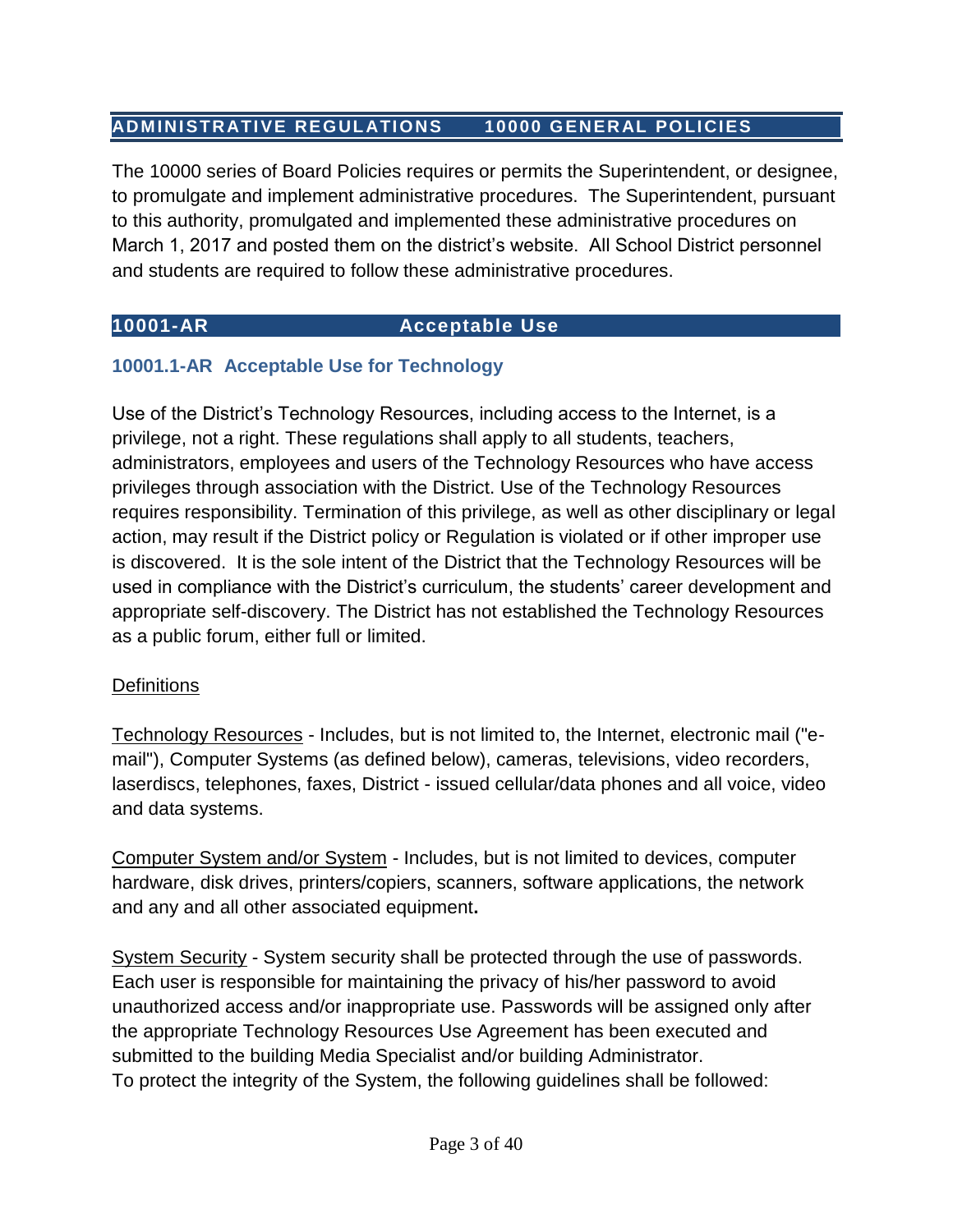- 1. Users shall not reveal their passwords to another individual.
- 2. Users are not to use a computer that has been logged in under another user's name.
- 3. Users shall immediately notify the District if a security problem is suspected or identified.

Appropriate Use of Technology Resources - The District's Technology Resources shall only be used to access information related to the District's curriculum or conduct District business. The District's curriculum shall include, by way of demonstration and not limitation, a student's course work, a teacher's instructional program, and an administrator's duties.

Prohibited Activities and Inappropriate Use of Technology Resources - Students, employees, administrators and all other users of the District's Technology Resources are required to use the Technology Resources in an ethical and responsible manner. Students are prohibited from engaging in the following activities:

- 1. Revealing personal information, such as name, address, telephone number, social security number, driver's license number, credit card numbers, pictures, etc. over the Internet or e-mail.
- 2. Agreeing to meet with someone that he/she has met on the Internet or through e-mail without his/her parent's prior written approval and participation.
- 3. Students must not permit others to use their accounts. Students are responsible for maintaining the secrecy of all passwords they have and for changing passwords frequently.
- 4. Students must not send mass mailings through their RCS e-mail account.
- 5. Fraudulent, harassing, obscene and other inappropriate messages or uses of computers, or network access capabilities must not be created, downloaded or transmitted. This includes messages that might harass individuals or groups because of their age, race, sex, religious beliefs, sexual orientation, physical attributes, etc.

All individuals using the District's Technology Resources are prohibited from engaging in the following activities:

1. Retrieving, viewing, obtaining, copying, or sending obscene, pornographic, abusive, threatening, criminal, or otherwise harmful materials. This shall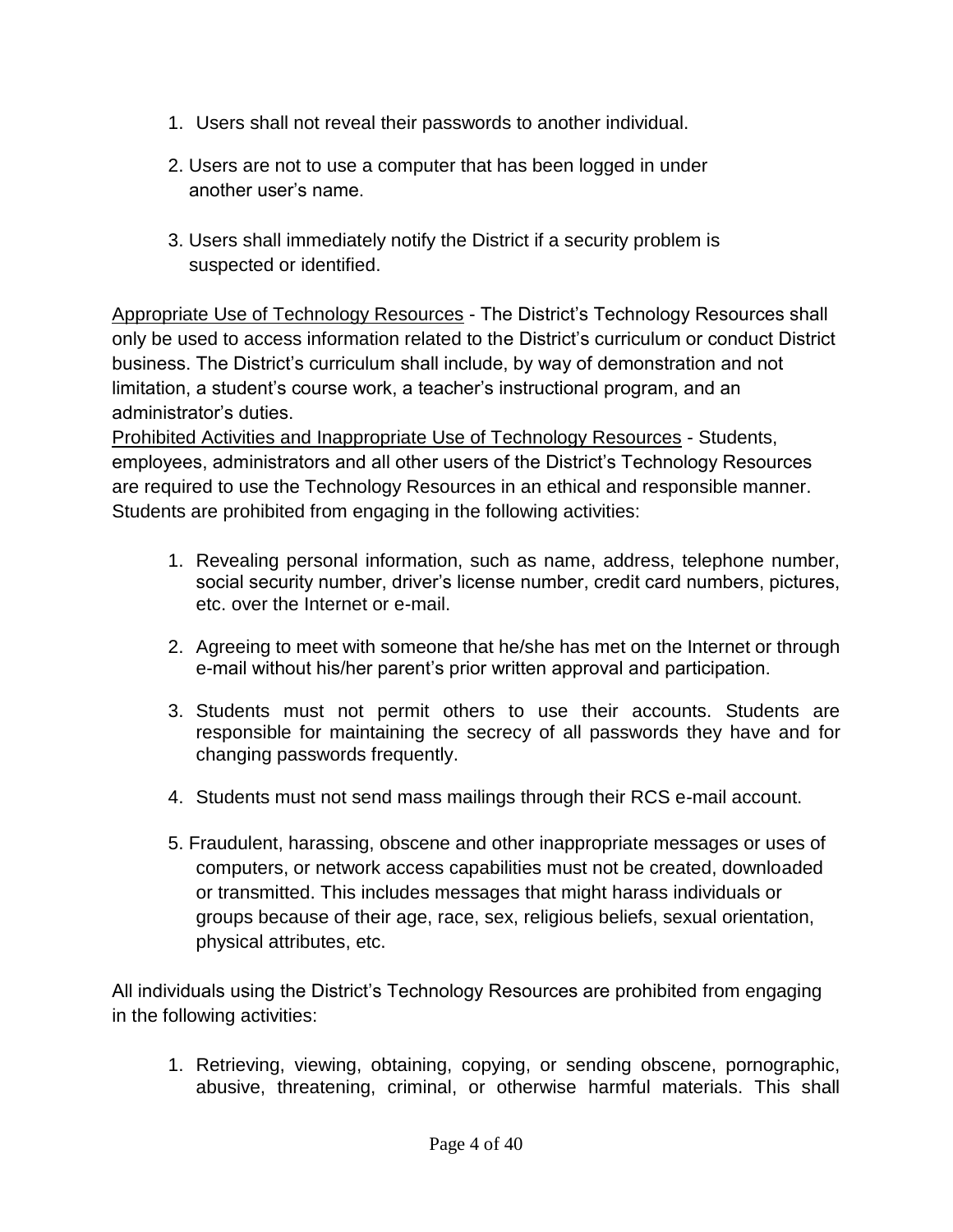include disturbing, threatening or harassing other users and persons on other computer systems by sending unwanted e-mail or by other means.

- 2. Retrieving, viewing, obtaining, or sending discriminatory or harassing materials. This does not apply to materials gathered which relate to the District's curriculum.
- 3. Playing games, visiting chat rooms or otherwise using the Technology Resources for non-academic activities.
- 4. Taking of supplies such as paper, printer ribbons, toner, and writeable media that are provided by the District.
- 5. Use of the Technology Resources for fraudulent or unauthorized copying, communication or modifications of materials in violation of copyright laws.
- 6. Invading the privacy of another user, including attempts to gain unauthorized access by using the password or account of another individual, forging e-mail messages or otherwise impersonating another user. This shall also include copying, changing, reading, or using files in another user's area without that user's permission.
- 7. Giving, lending, copying or selling copies of software on the District's Computer System unless authorized by the District.
- 8. Attempting to gain or actually gaining unauthorized access to the District's Computer System, programs or equipment or circumventing the district's content filter, firewall, or network security to gain unrestricted access to the internet, technology resources or computer system.
- 9. Downloading or uploading information onto the hard drive of a District computer. This shall also include installation of software not approved by the District.
- 10. Using the Technology Resources for commercial or for-profit purposes.
- 11. Using the Technology Resources for personal or private business, product advertisement, fundraising, campaigning, or political lobbying.
- 12. Removal, destruction, deletion, modification, alteration, abuse or damage to/of the District's Computer System, its hardware or software, regardless of whether the District owns or leases the hardware or software. Tampering with the District's Computer System and/or software applications will be considered vandalism, destruction, and defacement of school property whether the District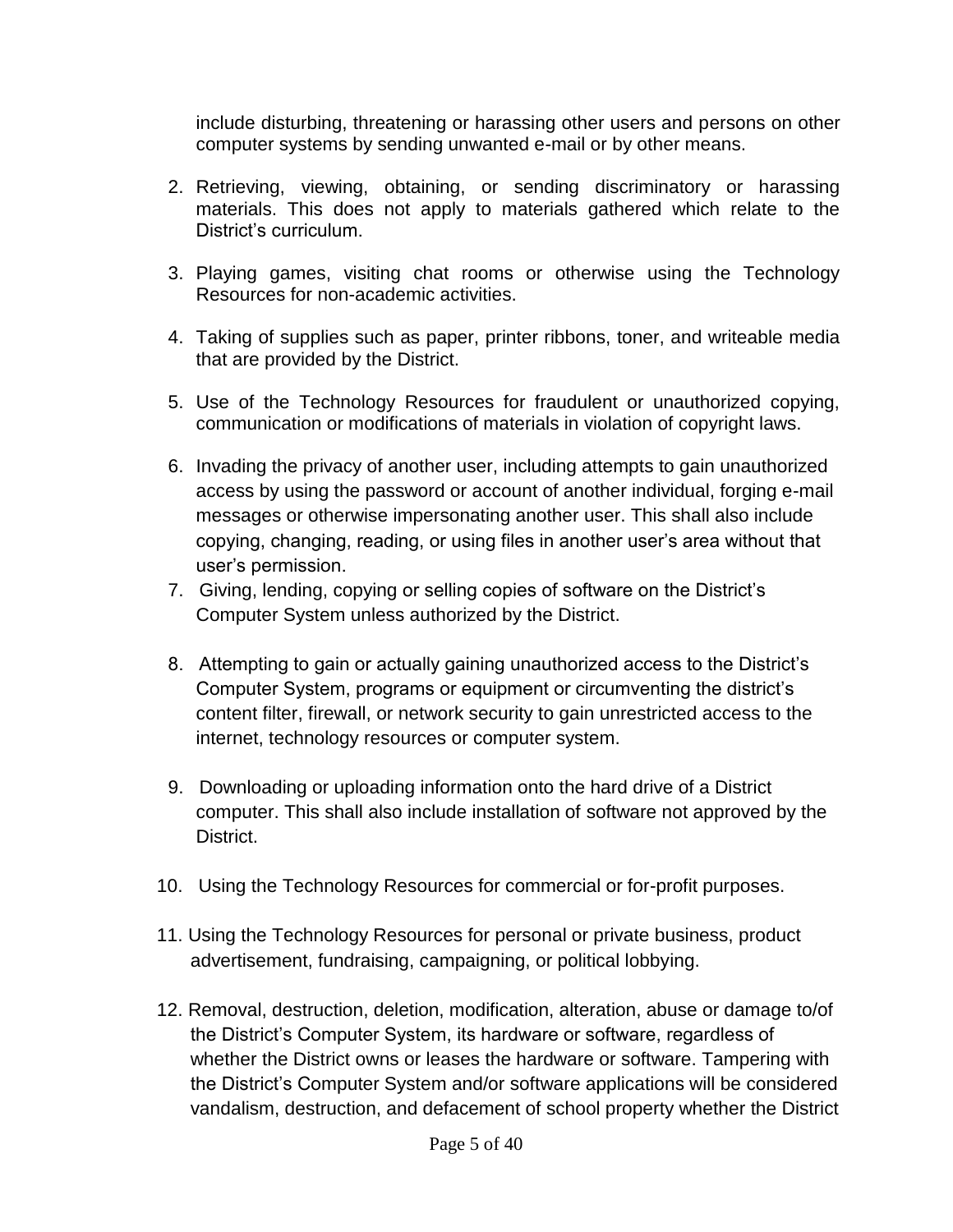owns or leases the property. Tampering with includes removing, damaging, deleting, modifying or altering computer hardware or software applications.

- 13. Infiltration, or "hacking," into any computer system or file, including the District's Computer System.
- 14. Attempting to access or actually accessing computer systems, data, materials or files that they are not authorized to access or the individual knows or reasonably believes may negatively affect the integrity of the District's Technology Resources and/or Computer System.
- 15. Sending obscene, profane, lewd, vulgar, or inflammatory language or messages.
- 16. Uploading, downloading, creating or intentionally spreading computer viruses.

Consequences for Illegal and/or Inappropriate Use - The use of the District's Technology Resources for illegal or inappropriate use or in support of such activity is strictly prohibited. Illegal activity is defined as any activity that violates federal, state, or local law and regulations. Inappropriate activity is defined as any activity that violates District Policy, this Regulation or the intended use of the Technology Resources. Violation of the District Policy or this Regulation by any individual may result in temporary or permanent suspension of Technology Resources, Internet and/or e-mail privileges, as well as further disciplinary measures as provided for by the Code of Responsible Behavior and Student Conduct or legal action.

All individuals using the Technology Resources of the District shall be responsible for damages to the Computer System, equipment and software resulting from deliberate or willful acts. Illegal use of the network, intentional deletion or damage of files or data belonging to others, copyright violations, or theft of services or software will be reported to the appropriate legal authorities for possible prosecution.

Rights and Responsibilities of the District - The District reserves the right to monitor any and all activity involving the Technology Resources including, but not limited to, searching data or e-mail stored on all District-owned Technology Resources at any time and for any reason. As such, users of the Technology Resources have no right of privacy in such data. The District reserves the right to terminate or modify, in full or in part, the Technology Resources offered by the District. The District further reserves the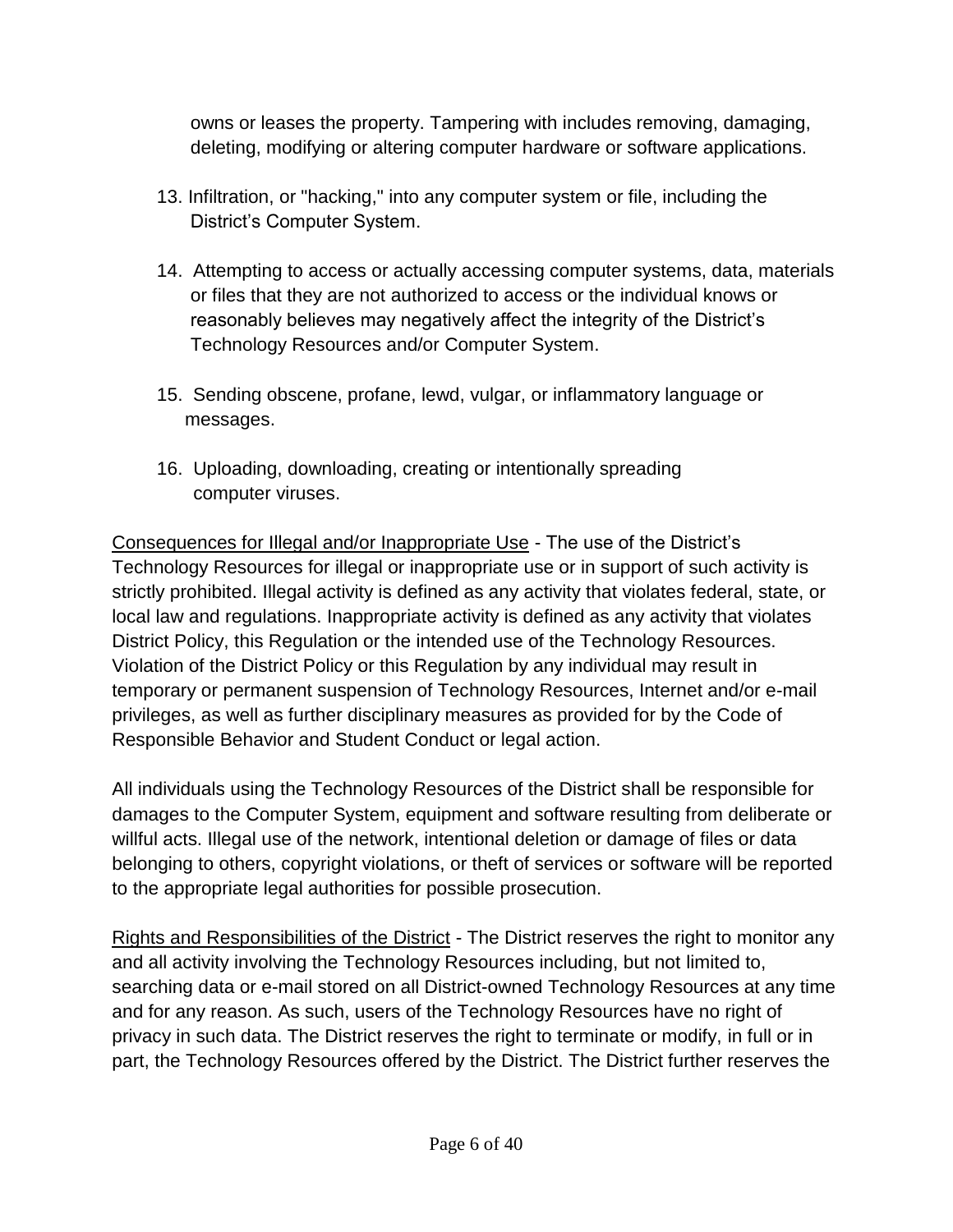right to terminate the privilege of any user to access the Computer System on its own authority, so long as such decision is not in conflict with any master agreement.

Procedures - All users of the Internet and e-mail shall follow the "Procedures for Electronic Information Access and Use" which can be found under the AUP for Technology file by clicking on this link: **LINK** and incorporated herein by reference.

Disclaimer - The District will make every effort to provide appropriate technology resources and services, however, the District makes no warranties of any kind, whether expressed or implied, for the Technology Resources it is providing. The District shall not be responsible for any damages incurred by a user of the Technology Resources, including loss of data resulting from delays, non-deliveries, misdeliveries, or service interruptions. The District does not endorse or guarantee the accuracy or quality of information obtained via the Internet or electronic mail.

In no event shall the District be liable for any damages (whether direct, indirect, special or consequential) arising out of the use of the Internet, accuracy or correctness of databases or information contained herein, or related directly or indirectly to any failure or delay of access to the Internet or other network application.

Use Agreements - All users of the District's Technology Resources are required to execute the appropriate [Use Agreements](https://rochesterk12mius.finalsite.com/fs/resource-manager/view/0850f3e7-0872-4520-8c4b-a9a6ec5947ab) which can be found on the district website.

## <span id="page-6-0"></span>**10001.2-AR Children's Internet Protection Act**

It is the policy of Rochester Community Schools to: (a) prevent user access over its computer network to, or transmission of, inappropriate material via Internet, electronic mail, or other forms of direct electronic communication; (b) prevent unauthorized access and other unlawful online activity; (c) prevent unauthorized online disclosure, use, or dissemination of personal identification information of minors; and (d) comply with the Children's Internet Protection Act [Pub. L. No. 106-554 and 47 USC 254 (h)]

## **Definitions**

Key terms are as defined in the [Children's Internet Protection Act.](https://www.fcc.gov/consumers/guides/childrens-internet-protection-act)

#### Access to Inappropriate

To the extent practical or to the extent required by law, technology protection measures (or "Internet filters") shall be used to block or filter internet, or other forms of electronic communications, access to inappropriate information.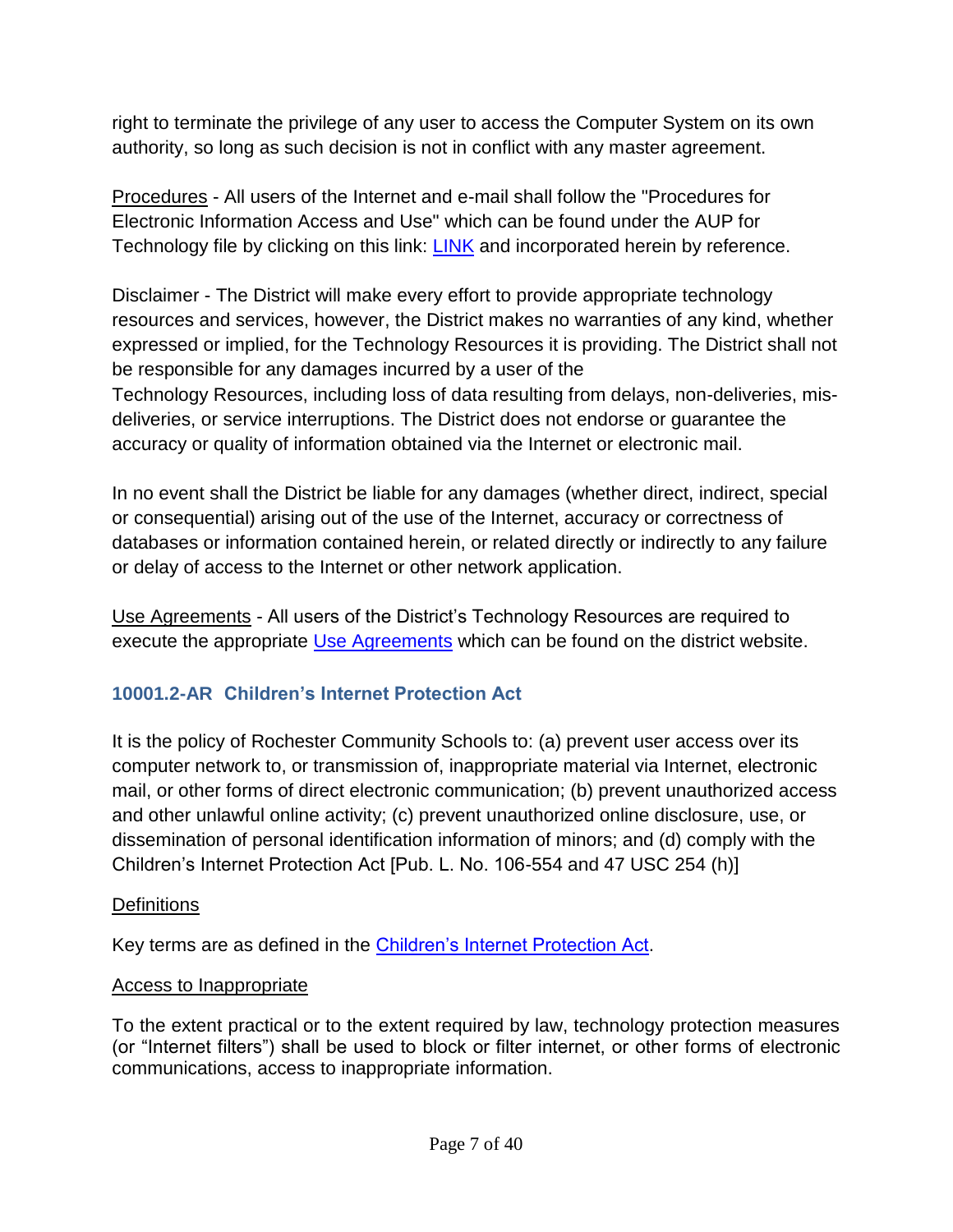Specifically, as required by the Children's Internet Protection Act, blocking shall be applied to visual depictions of material deemed obscene or child pornography, or to any material deemed harmful to minors.

Subject to staff supervision, technology protection measures may be disabled for adults or, in the case of minors, minimized only for bona fide research or other lawful purposes.

#### Inappropriate Network Usage

To the extent practical or to the extent required by law, steps shall be taken to promote the safety and security of users of the Rochester Community Schools online computer network when using electronic mail, chat rooms, instant messaging, and other forms of direct electronic communications.

Specifically, as required by the Children's Internet Protection Act, prevention of inappropriate network usage includes: (a) unauthorized access, including so-called 'hacking,' and other unlawful activities; and (b) unauthorized disclosure, use, and dissemination of personal identification information regarding minors.

#### Education, Supervision and Monitoring

In accordance with the Children's Internet Protection Act, the Neighborhood Children's Internet Protection Act, and the Protecting Children in the 21<sup>st</sup> Century Act, all members of the Rochester Community Schools instructional staff should, to the extent practicable and/or required by law, work to educate, supervisor and monitor appropriate usage of the online computer network and access to the Internet.

Procedures for the disabling or otherwise modifying any technology protection measures shall be the responsibility of the Director of Technology and Strategic Initiatives or designated representatives.

## <span id="page-7-0"></span>**10001.3-AR Web Page Development**

The District's web site will provide information relating to our schools, our curriculum, and the commitment of the Rochester community for excellence in education. Internet access for the creation of web pages will be provided through Technology Services. The quality of information published by the District plays an important role in maintaining a strong reputation and image of the district. The following guidelines set the minimum standards to ensure that information published electronically is visually appealing, accurate and well written, and in compliance with the same high standards as other forms of published information about the District.

The availability of the Internet provides the opportunity for students and staff to contribute to the District's presence on the Internet. All staff members need to become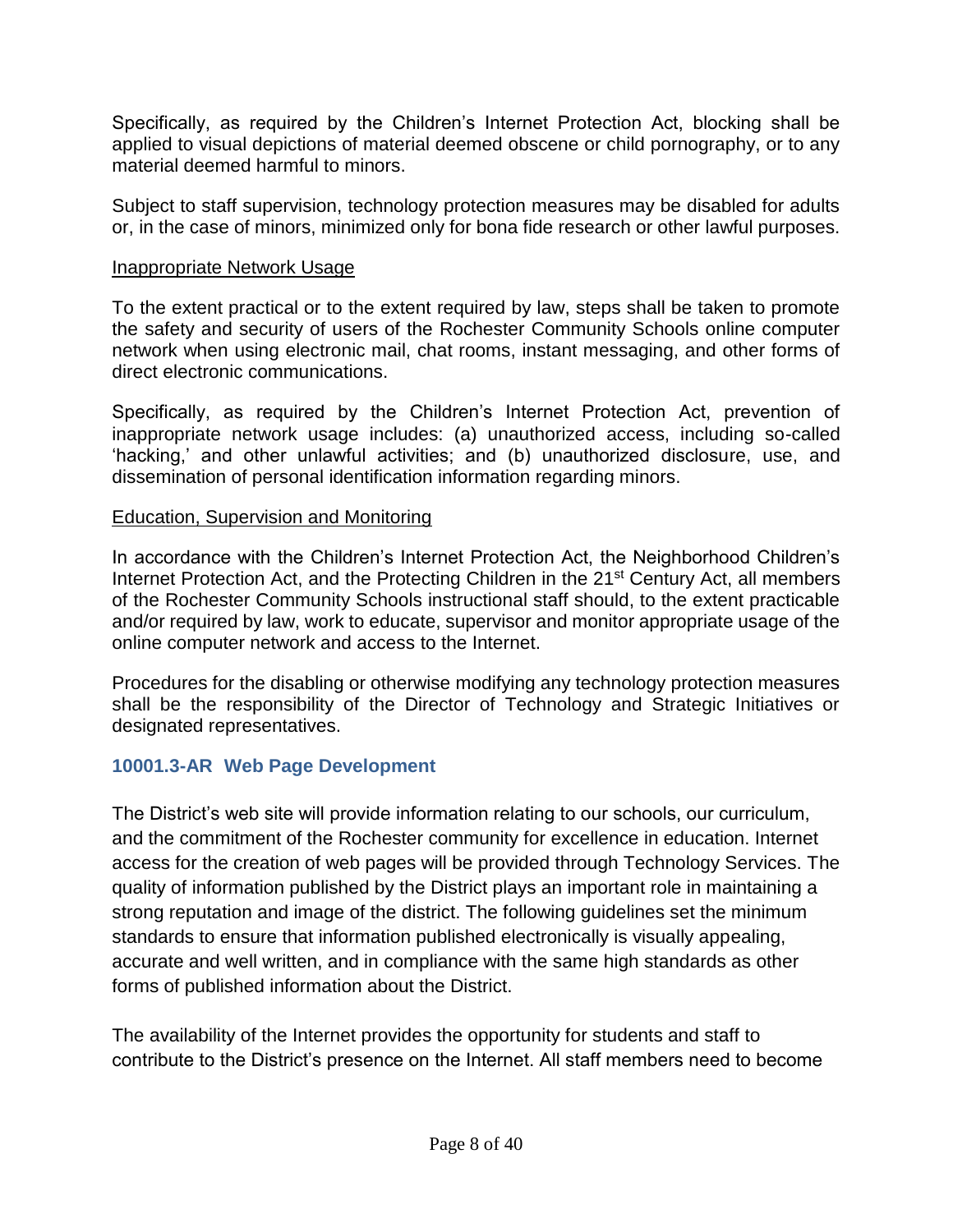familiar with the policies and responsibilities for using or creating pages that will be linked from the District's web site.

Failure to follow these policies or responsibilities may result in the loss of authoring privileges on the web site or other more stringent disciplinary action. These guidelines will ensure proper use of the District's network capabilities and proper conduct of each end user. These guidelines are to provide a consistent attempt to make authors aware of their responsibilities. These responsibilities will include efficient, ethical and legal utilization of the District's network resources.

## 1. Definitions

Technology Services - Area responsible for maintenance of the District's technology policy and regulations.

## District – Rochester Community Schools

District Webmaster - Individual responsible for maintaining and Linked Page - A connection from the District's web site to that page or the pages that are connected to that linked page.

Sponsoring Faculty Member - Any district employee, teacher, coordinator, director, or administrator that wishes to create a link to their web page, their department's web page or the building's web page.

Student - Any student currently enrolled in the Rochester Community Schools.

Web Page Author - Any district employee, teacher, coordinator, director, or administrator that wishes to create a district web page.

Web Site - The official District web page from which all other pages about the District will be linked, URL: [www.rochester.k12.mi.us](http://www.rochester.k12.mi.us/)

## 2. Responsibilities

A. District Webmaster - The Webmaster will continuously review the District web site and check all links for accuracy and policy compliance. The Webmaster will communicate with staff members directly regarding web site changes that are needed. The District reserves the right to remove any pages from the web site if the District deems the specified pages are not in compliance with District Web Page Development Policy.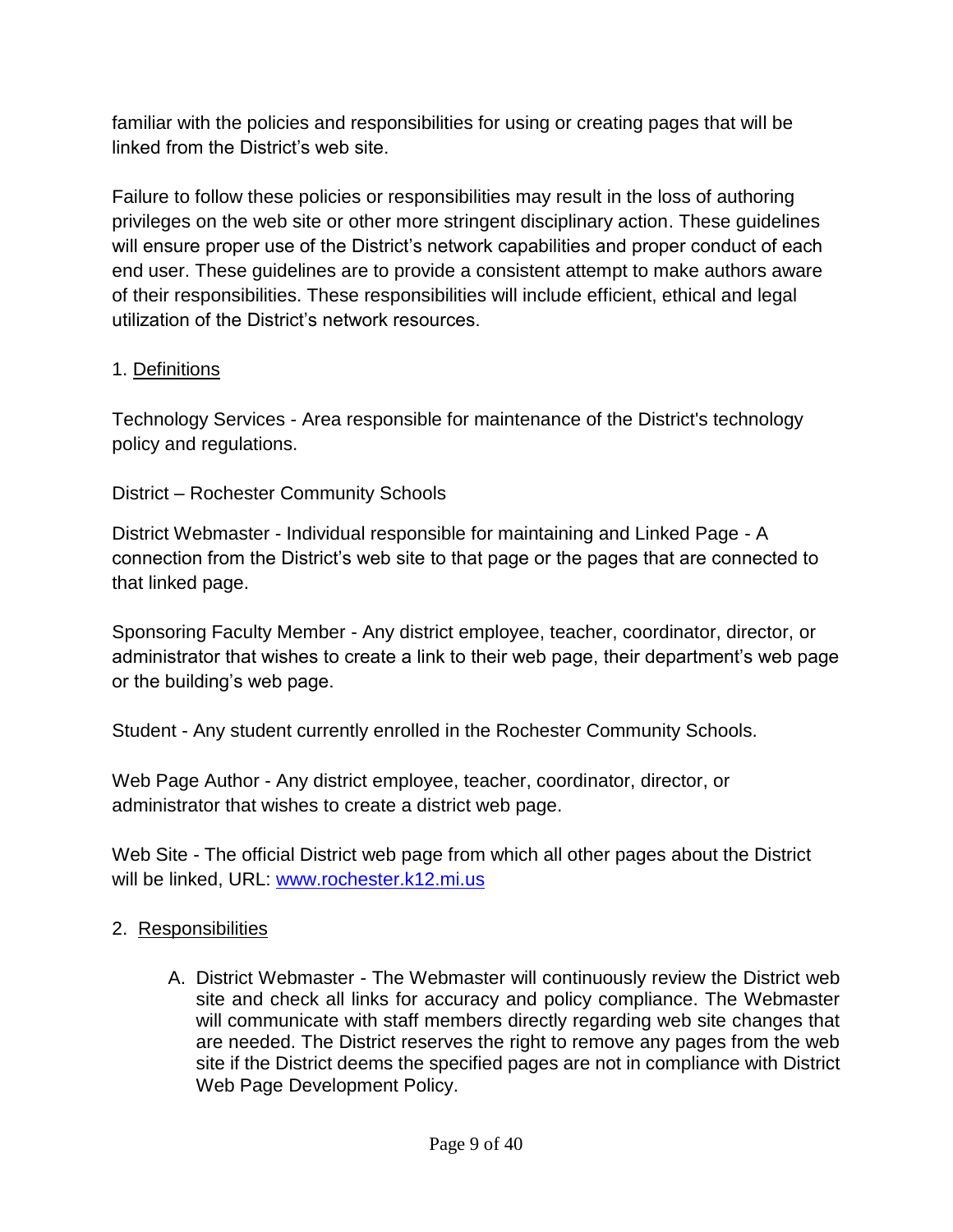B. Staff Member – Staff members may create their own district web page, ensuring it adheres to the standards established by the District and its goals, guidelines, and policies. Staff members must proofread work before it is published on the District's web site. If the staff member has no web knowledge to create their own page, they can contact Technology Services

## 3. Ownership and Retention

- A. All web pages on the District's server(s) are the property of Rochester Community Schools.
- B. Web pages will be deleted whenever a staff member leaves the District at the end of a semester or school year, or when an assigned project ends, unless prior arrangements have been made at the building level.
- C. It will be the responsibility of the creator of each web site to keep the information accurate and updated. Staff members are encouraged to review and update individual web pages at a minimum of once a semester.
- D. In the event that a staff member changes building locations, he/she is responsible for the transfer of their web account to the new building. Support to accomplish this can be acquired through the building media specialist.

## 4. Linking from the Web Site

- A. All linked pages must comply with the guidelines and policies of the Rochester Community School District and support its mission.
- B. If links change in a manner that violates any of the guidelines or policies identified, the Webmaster, Director of Technology or Director of Community Relations may terminate the links until the violations on those pages are corrected.
- C. The content of individual web pages will be periodically scrutinized by Technology Services, Community Relations, building principals, and the Webmaster.

## 5. Process to Create a Web Page

Web page development is to be done utilizing the District web site authoring tool. Beginning Web Design classes are offered by the Technology Services. District employees may create their own pages and link them to the District web site.

## 6. Maintenance of Web Page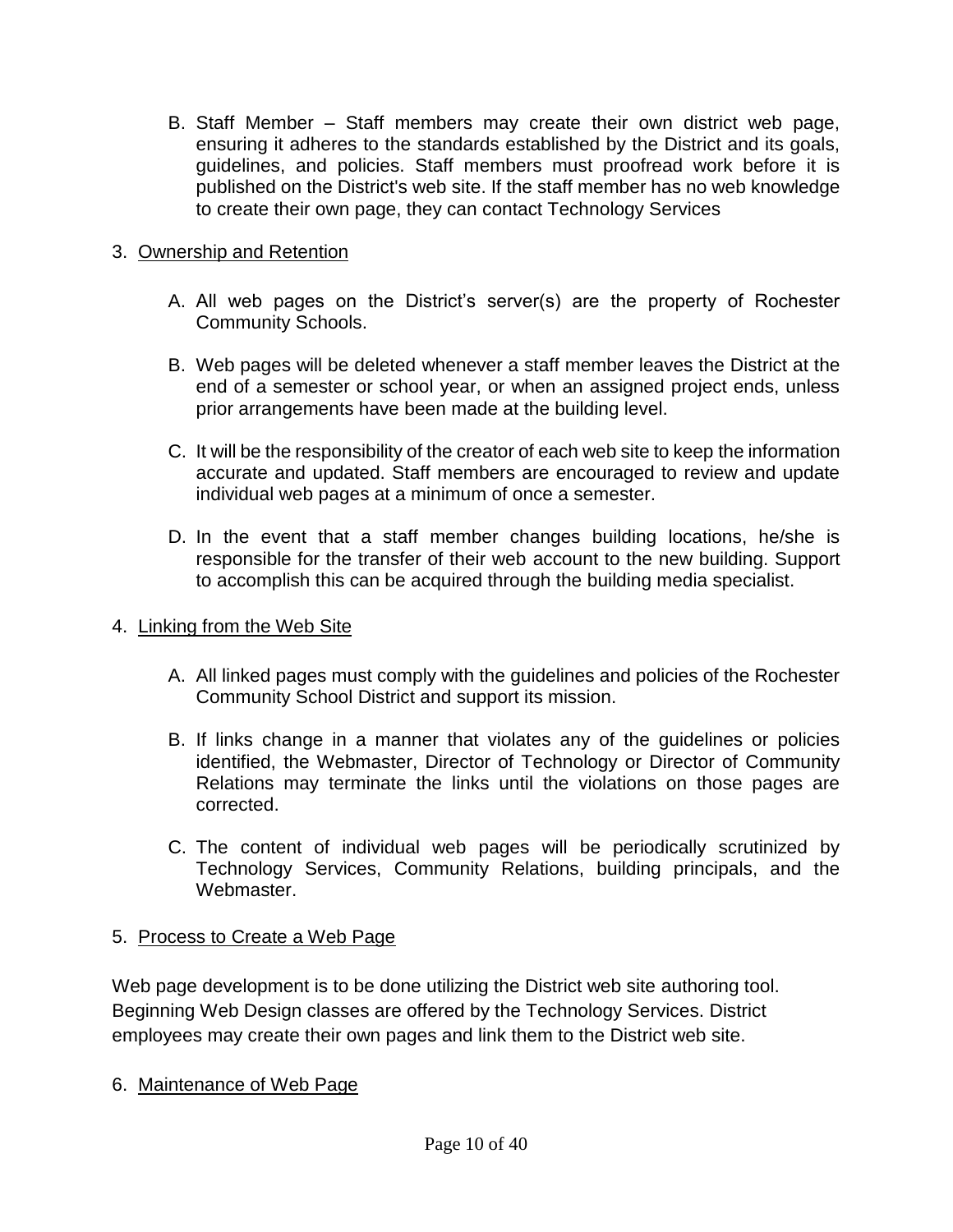Maintenance of the "structure" of the entire District web site will be the responsibility of the Webmaster. Content and updates of individual pages will be the responsibility of the person(s) whose information is being displayed or linked. The creator of those pages will update the information on the web page(s). Building principals will periodically review the information on their building's web pages for accuracy and to verify that all pages are updated. The Web Page Development Guidelines and Policy will be updated on an as needed basis. Additional consistency standards will be developed by Technology Services and Community Relations as the need arises and updates will be provided as needed.

## 7. Technical Standards for a Web Page

Each web page linked from the District web site must contain certain elements which will provide for consistency of all pages.

- A. All web pages must be given names or categories which clearly identify them (i.e., "Classroom Pages" or "Mr. Smith's First Grade, Baldwin Elementary School"). Staff members are required to follow the District web site file naming convention for all uploaded files. For assistance, e-mail the Webmaster or Technology Program Consultant.
- B. Linked text should indicate the actual destination rather than reading simply "home."
- C. At the bottom of the web page, there must be a district e-mail address link to the name of the person responsible to keep the web page current (information not relevant anymore, or dates that have passed). Web pages may not contain links to home email accounts.
- D. Graphics and sounds must be named in all lower case letters, using an underscore symbol instead of spacing between words, and the building name added in the labeling as well.
- E. Authors must exhibit care when creating web pages with extensive tiled backgrounds or large graphics. Such files require extensive download times, are frustrating for users, slow down file servers and, therefore, are discouraged from being used.
- F. Web pages may not contain links to other web pages not yet completed. It is assumed that all work is considered under construction, so no pages will contain an "Under Construction" message.
- G. Web pages may not contain guest books, bulletin boards, ads, or counters without the written permission of Technology Services.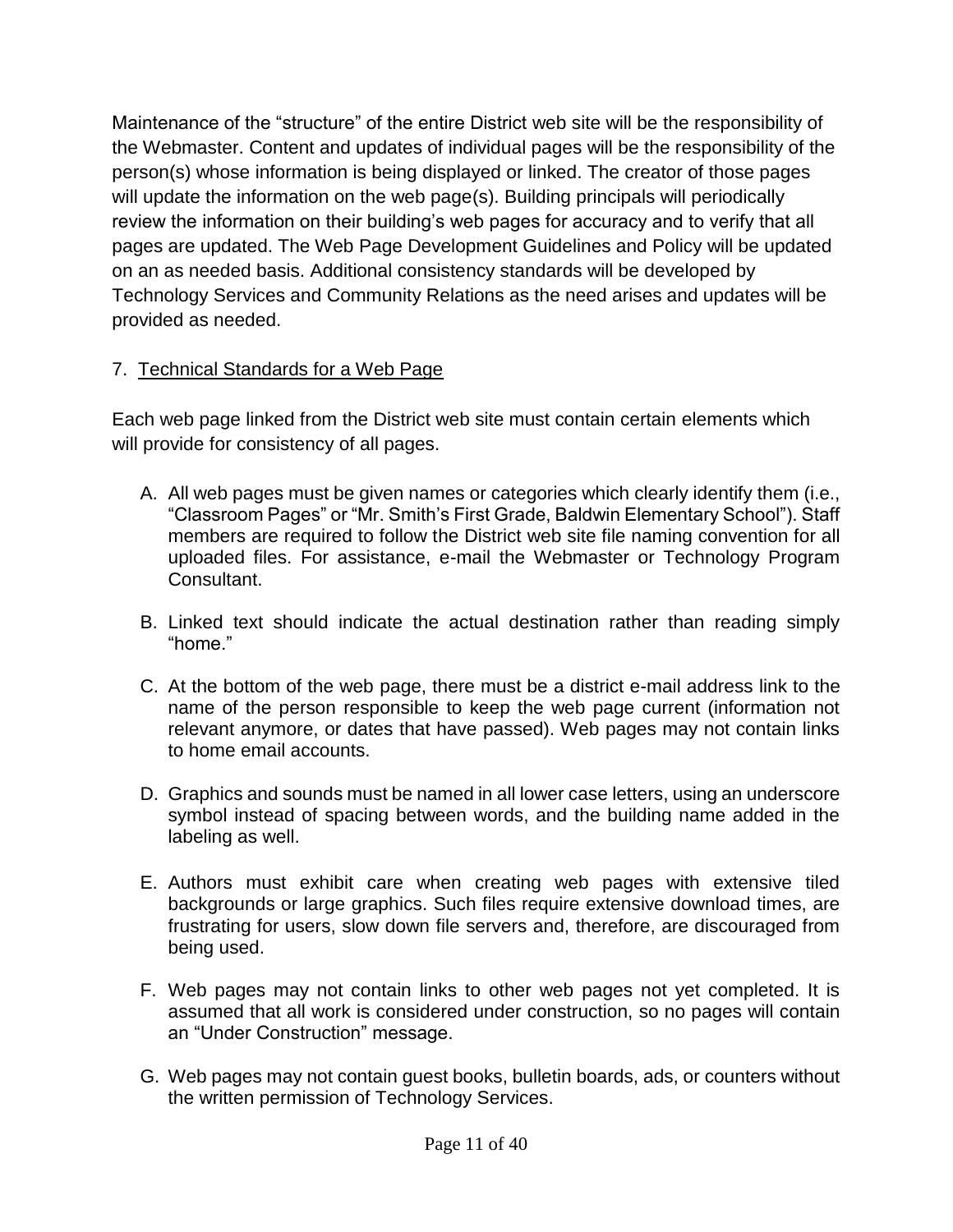- H. The staff member who is posting the web page will edit and test the pages for accuracy of links, and check for compliance with standards outlined in this policy.
- I. Questions or concerns about the content of any page(s) created by staff should be directed to the building administrator of that school or to Technology Services or Community Relations.

#### 8. Content Standards for Web Design

All individuals who wish to have their pages linked from the District web server must:

- A. Create their pages in compliance with the District's Acceptable Use Policy and all other District rules and regulations.
- B. Observe Copyright Laws and Fair Use Guidelines before including any materials created by copyright holders. Such materials include, but are not limited to, the following: text, photographs, graphics, audio clips, video clips, and multimedia.
- C. Designate a district staff member who will be responsible for working with recognized student or school affiliation organizations and maintaining the content of its page(s). Must have building administrator's approval). This designated staff member will be authorized to gather the information and post the content to the appropriate web page.

#### 9. Guiding Principles for Electronic Publishing

The District recognizes that the Internet have a potential to change traditional communication techniques and eliminate traditional road blocks to communication. Because this medium creates rapid access to this information, the following principles and assumptions in its use of this resource will guide the District.

- A. All authors are expected to adhere to the District's Technology Acceptable Use Agreement concerning the Internet.
- B. All information and data published on the Internet are accessible, or potentially accessible, to any user. Although documents published on the Web may be intended primarily needs and potential responses of other audiences.
- C. District personnel must guard against the unintended release of sensitive information when using the Internet and other electronic media. Such information includes individual student or personnel records, Social Security numbers, legal documents, etc. Also, when considering the publication of general "directory" data that may be viewed as public information (such as names, addresses, phone numbers, or email addresses in a membership list), staff members should comply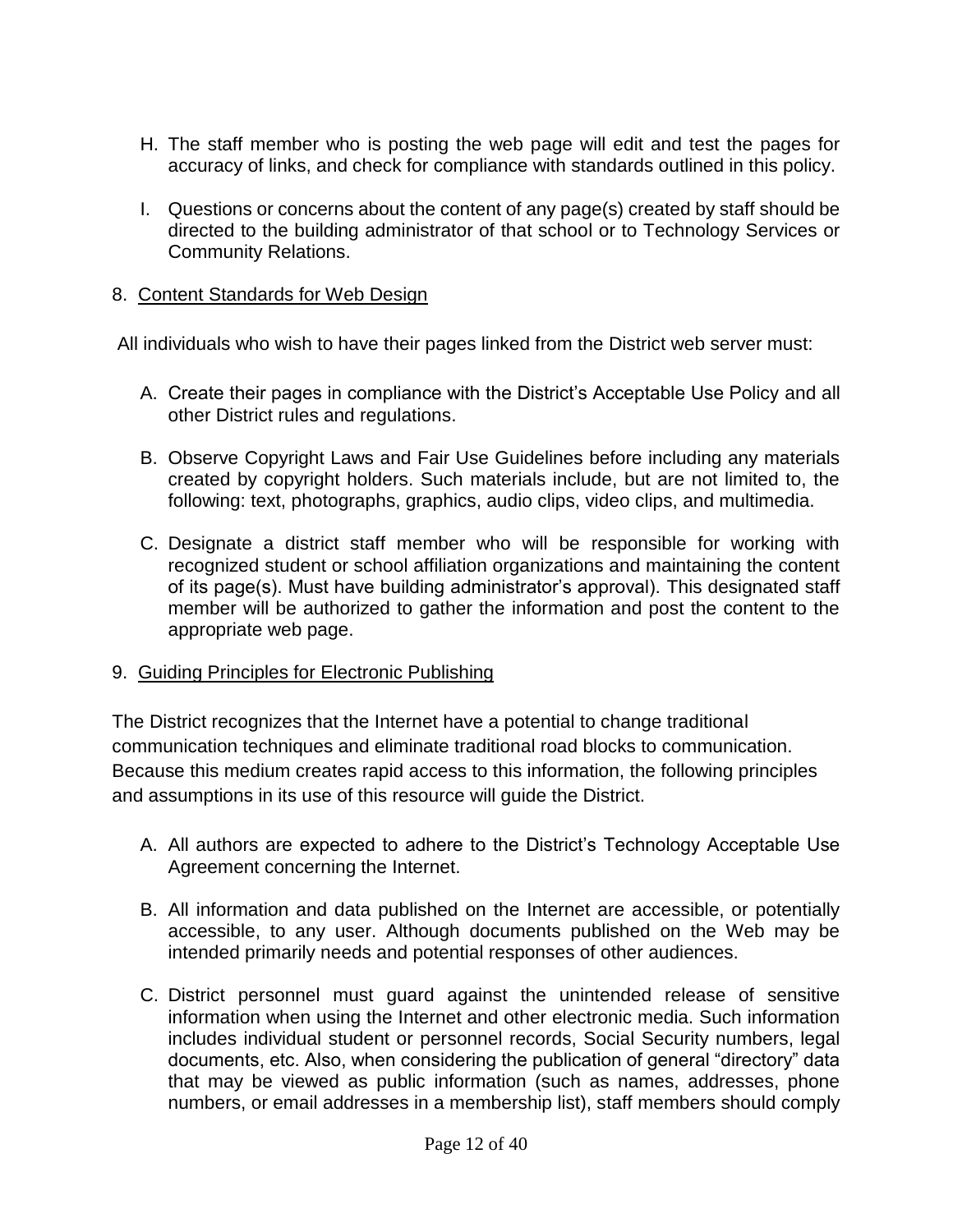with the district's Student Directory Information and FERPA Education Records policies.

- D. District personnel must clearly identify the sources of documents which they create and provide complete citations for any other documents or sources which are incorporated identified, and prior written permission must be secured before using another person's copyrighted work in electronic form. Dates of publication and revision should always be clearly noted in all web documents.
- E. Material published on the Internet should, to the extent appropriate, be accessible to individuals with disabilities and those not able to obtain them electronically.
- F. District personnel should give proper advance notice to other individuals and departments within the District and, if necessary, to outside organizations before publishing Web documents which may affect those parties (i.e., dates, schedules, results...).
- G. All documents published in electronic form must have a designated "web page author" and a method for users of the Web to contact the appropriate staff member.
- H. Staff members are encouraged to promote diversity when posting photographs and images on their web site.

## 10. Subject Matter Contained on a Web Page

All subject matter on the District's web site or those linked from it should relate to curriculum, instruction, school-authorized activities, and be related to the District. Staff may not publish or link to personal home pages as part of the District web site.

#### 11. Quality of Web Page Information

Attention should be given to proper grammar and correct spelling. Documents may not contain objectionable material or link to objectionable material. Objectionable material is defined as material that does not meet the standards for instructional resources specified in District Policies. Regarding the question of quality or propriety of web page material, appearance, or content, the judgment of Technology Services, Community Relations or building principal will prevail.

#### 12. Graphics

Free graphics and clip art copied from the web may be used on district web pages. It is the user's responsibility to ensure that only free graphics are used. If graphics are used from an original graphic artist, that artist must be given credit, along with a link back to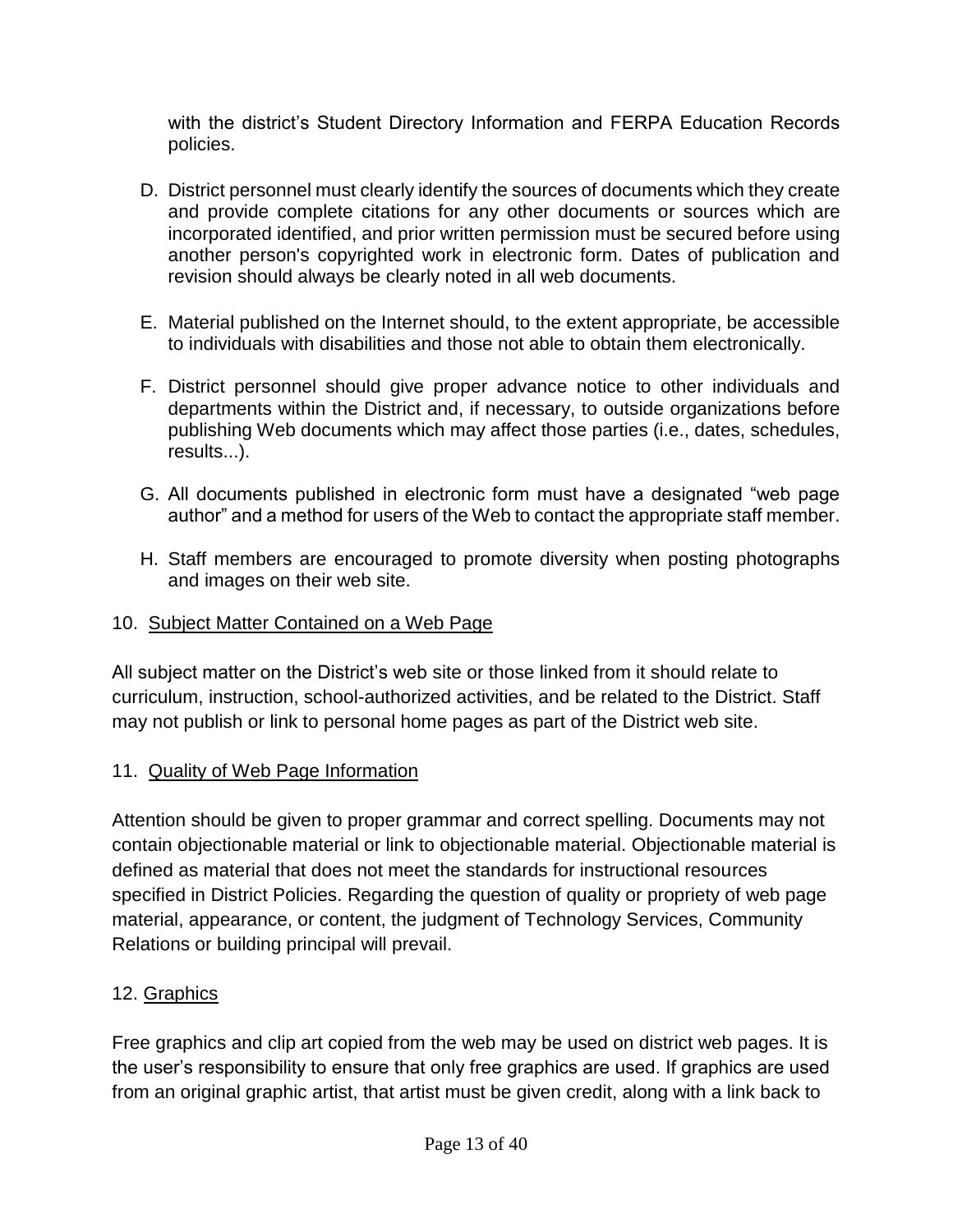their site on every page that these graphics are used. Graphics must be named in all lower case letters, with an underscore symbol used for spaces, and the building name added in the label as well.

# 13. Linking

A link is a URL (factual address) and is not copyrightable. Any pages that are linked to or from the District Website must be tested and links must work before they are posted. All linked pages must comply with the guidelines and policies of the Rochester Community School District. Use "netiquette" and inform people that you made a link to their site or page(s). Links to other web sites must be removed if the linked objects.

# 14. Copyrighted Materials

Web page creators may not place any material(s) owned by others, i.e., copyrighted work(s), on their web page without the expressed permission of the copyright owner. If web page creators want to include something from another person's web page, they should link to it rather than copying it. Staff members should refer to the Rochester Community School District Copyright Policy and Regulations for all copyright related matters.

# 15. Student Name/Picture and Video Policy

In accordance with the District guidelines for photographing students, permission must be received from a parent/guardian for a student who is in a photo or video that will be placed on a web page. Every person has a right of privacy, which includes the right to restrict the use of his/her own image. Student names will be posted with photos in accordance with the following guidelines: Pre-K – 5TH grade: photos of students will not be identified by first or last name. 6TH – 8TH grade: photos of students may be identified by first name. 9TH-12TH grade: photos of students may be identified by first and last names.

# 16. Commercial Activity or Private Business

It is not permitted to run a private business, advertise, or solicit business on the District network or website.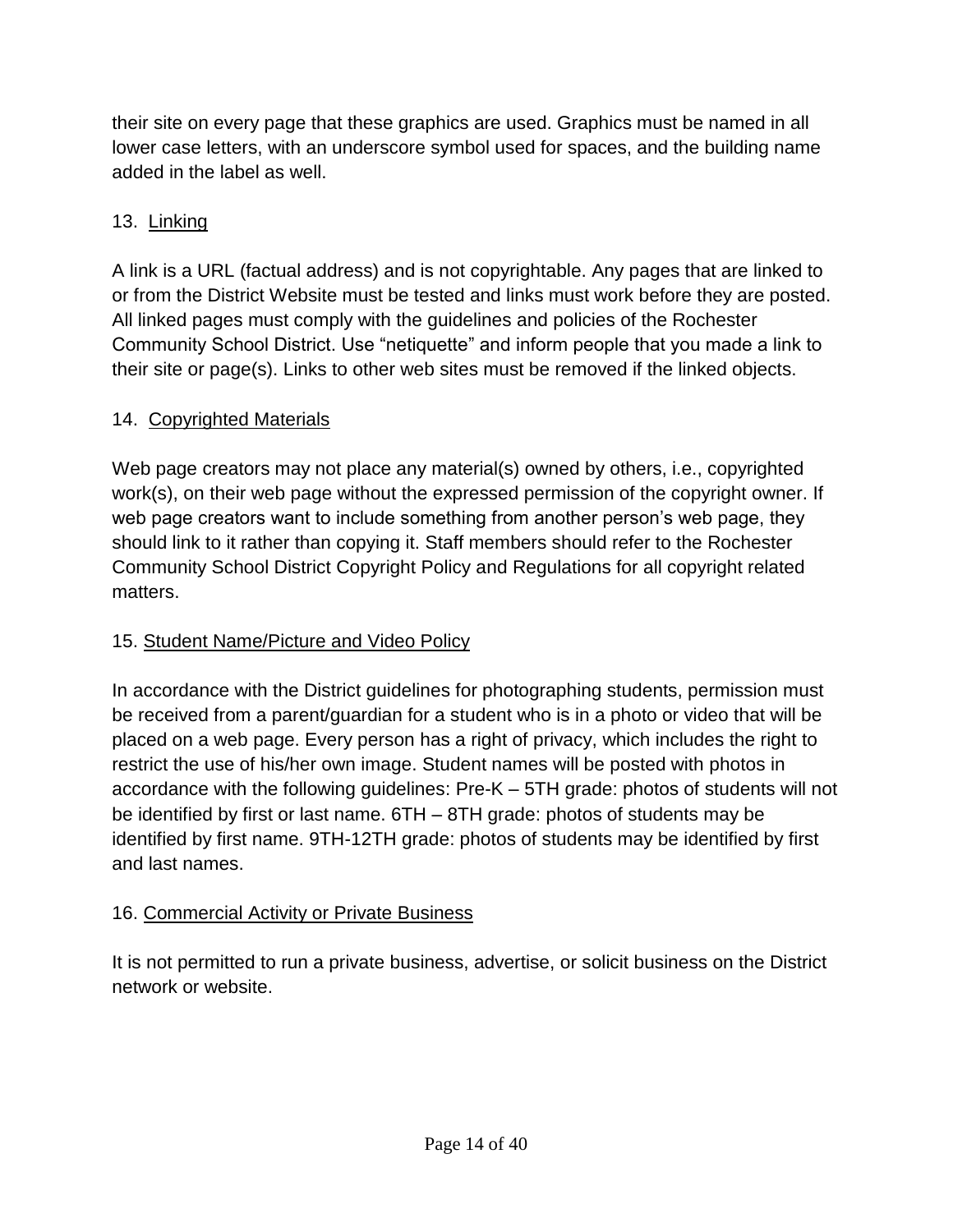## 17. Disclaimer

The District recognizes and adheres to the value and diversity of free speech, but does not review, edit, or endorse all items accessible from its web pages. No single location is representative of the entire District. Linked pages to the District's web site may not be official statements of the District, and the District is not responsible for the content of every page that users can reach from the District's web site. While the District will make every effort to ensure the accuracy of material web page creators publish on the Web, discrepancies may sometimes exist between printed and electronic information. Clarification of the information can be obtained from Technology Services. The printed version of the material should be considered the official version. Opinions expressed in classroom or linked pages should be construed as those of its author, who is responsible for the information contained therein. If users have questions or comments about a particular page or document, they should contact its author directly. Technology Services and Community Relations are responsible for operation of the District services and for the design and maintenance of the Rochester Community School District's web site. Individual authors are responsible for the completeness, accuracy, or timeliness of information posted to the individual web sites, which are linked from the Rochester Community School District web site.

#### 18. Web Page Author Agreement

- A. The Author understands that the District computer resources, including the website and network, are provided to the Author as a privilege, not a right.
- B. All contents of linked pages from the Author's page shall be the sole responsibility of the Author.
- C. The content of the Author's pages shall adhere to the District's guidelines and policies.
- D. The District may have a limited amount of space to provide for web pages.
- E. Author's Web page(s) will be removed from the server no later than one semester after they leave the District.
- F. Any violation by Author of the Terms and Conditions of this Policy may result in the imposition of sanctions, including possible revocation of the privilege granted by the District in this policy.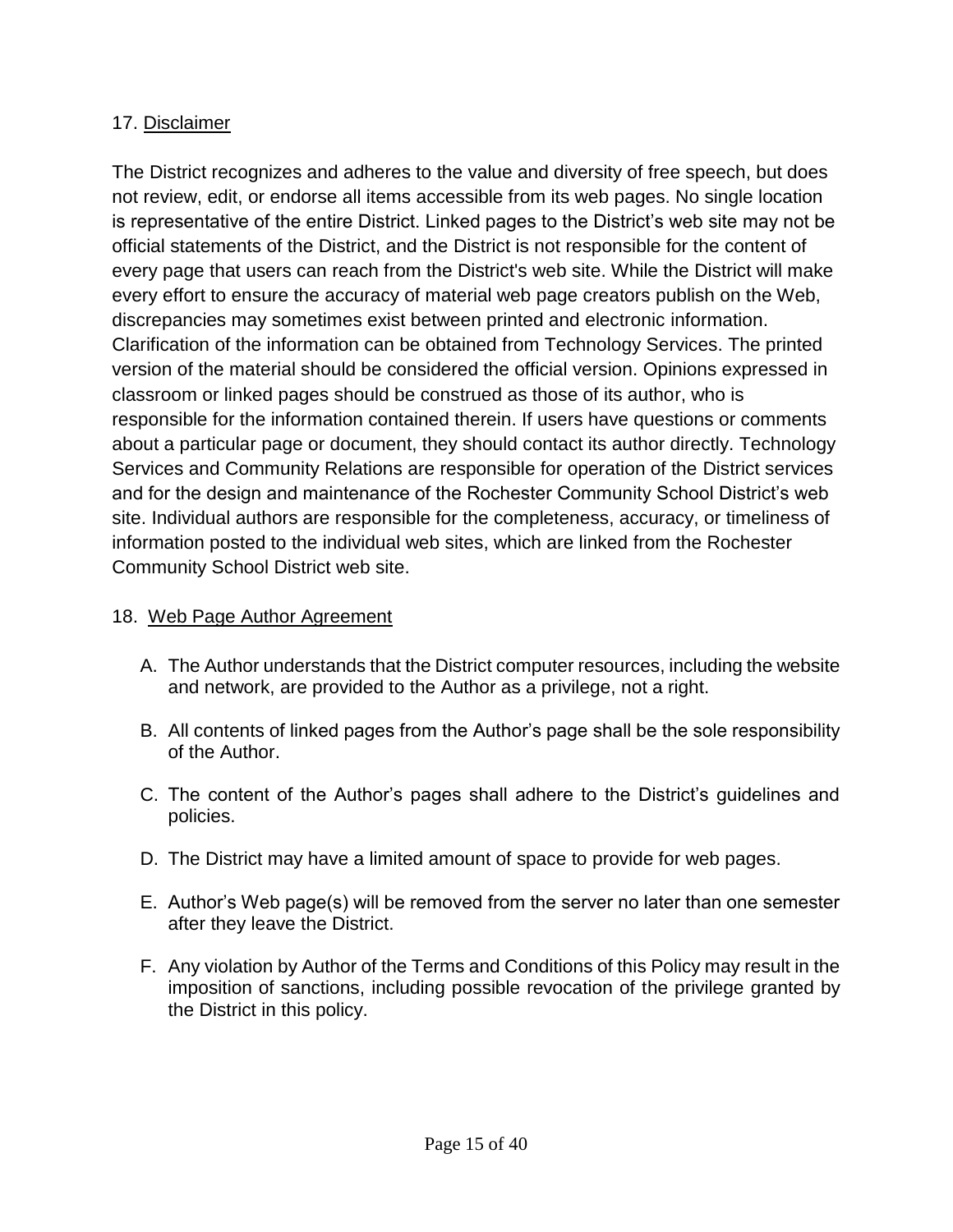## <span id="page-15-0"></span>**10001.4-AR Digital Etiquette and Citizenship**

The etiquette for digital communications is similar to the etiquette appropriate for faceto-face communications at school. For example, digital communications should always be direct, honest, polite and respectful. Similarly, and by way of example only, digital communications should not include statements, information or other material that is, or reasonably may be considered, as illegal, obscene, profane, lewd, rude or disrespectful.

## <span id="page-15-1"></span>**10001.5-AR Digital Law**

There are laws intended to apply directly to digital information and communication technology and laws that apply indirectly to digital information and communication technology, regardless of whether they were specifically intended to do so. There are too many laws to mention specifically. Those who choose to use private or District provided or supplied equipment and networks are individually responsible for compliance with all applicable legal requirements. The laws District users will encounter most commonly include the following:

**Fourth Amendment**. The Fourth Amendment to the federal constitution, and its counterpart in the Michigan constitution, prohibit unreasonable searches and seizures. Information technology provided, owned or supported by the District is monitored routinely by the District and no user of such technology has a reasonable expectation of privacy in the digital information transmitted through or stored there. Therefore, the District may, without notice, search, seize, copy, modify or destroy digital information transmitted by or stored in information technology provided, owned or supported by the District. The District may also search privately owned information technology on District premises, in District vehicles and/or at District-related events if the District has reasonable suspicion that evidence of a violation of the law or a violation of District policies or administrative procedures may be found on such privately owned technology. The scope of the search should be consistent with the scope of the District's reasonable suspicion. Consistent with Michigan law, District staff may not search the private social media and private email accounts of District staff or students without the permission of the Superintendent.

<span id="page-15-2"></span>*FERPA (Family Educational Rights and Privacy Act)***.** FERPA is a statute that, among other things, protects the privacy rights of students and families with respect to education records. [The District's](https://www.rochester.k12.mi.us/about-us/departments/human-resources/policies)  [FERPA policy](https://www.rochester.k12.mi.us/about-us/departments/human-resources/policies) can be found on the district's website. The District and District staff and students must comply with the District's FERPA policy and administrative procedures. Compliance with the District's FERPA policy includes not disclosing information protected by FERPA through digital communications.

<span id="page-15-3"></span>*Copyright Laws***.** Federal and state copyright laws protect the intellectual property of companies, artists, musicians and writers, among others. District users may not use information technology to violate copyright laws. Additionally, in the absence of a written agreement to the contrary, the District owns all works that are created on District time or using District resources, including information technology provided, owned or supported by the District.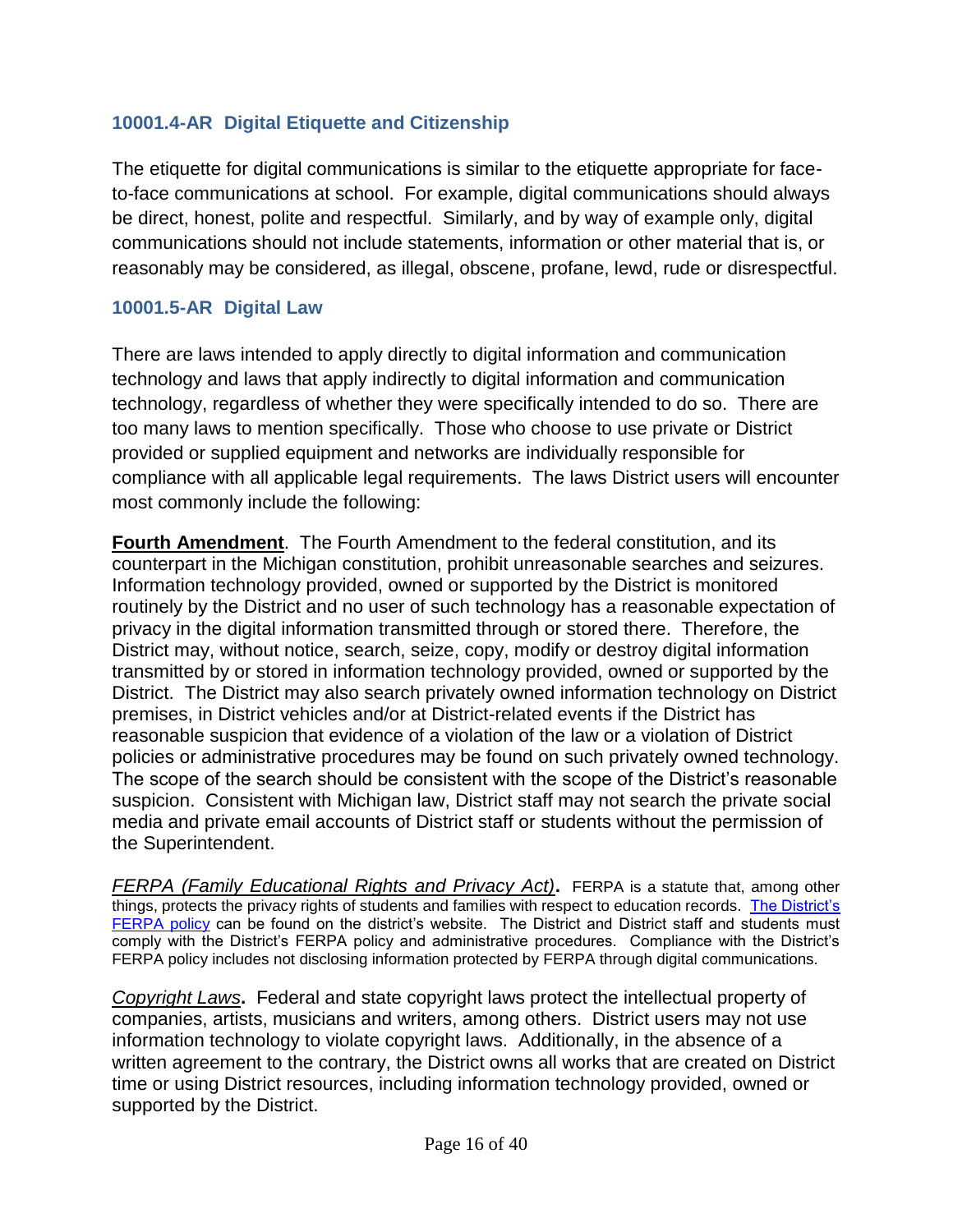<span id="page-16-0"></span>*FOIA (Freedom of Information Act)***.** FOIA is a Michigan statute that, according to its terms, may require the District to provide the public with information, including digital information, the District uses or maintains for educational purposes. There are several exceptions to FOIA, including information protected by FERPA, discussed above. At the same time, District staff, parents and students should be aware that District-related digital communications regarding students that are not covered by FERPA may be subject to disclosure under FOIA.

<span id="page-16-1"></span>*CFA (Campaign Finance Act)***.** Michigan's CFA, subject to several exceptions, prohibits the use of District resources, including digital communication and information technology, to support or oppose political candidates and ballot issues.

# <span id="page-16-2"></span>**10001.6-AR District Policy and Administrative Procedures**

Digital communication and information technology must be used consistent with all District policies and administrative procedures, including the District's Student Code of Conduct.

# <span id="page-16-3"></span>**10001.7-AR Responsible Use**

The following additional rules should be observed when using privately owned information technology, some of which are implicit in these administrative procedures:

- Users are responsible for privately owned devices used at school and users may not use privately owned information technology at school without the permission.
- Users are responsible for appropriate conduct on the District network and understand that users not connect or network privately owned information technology to information technology provided, owned or supported by the District without the permission.
- $\bullet$

# <span id="page-16-4"></span>**10001.8-AR Posting Student Names, Images and Work**

Following the Children's Internet Protection Act (CIPA) and the Family Education Rights and Privacy Act (FERPA) Guidelines, users are responsible for following Board policy, Administrative Rules and Regulations, and school procedures when using District technology and networks and when publishing school work online. It is potentially unsafe to post any personal information about students or others. With the exception of directory information, users will not post photos or videos of students with their first and last names on any online site without the permission of the parent/guardian or the student if age 18 and older.

## <span id="page-16-5"></span>**10001.9-AR Respecting Copyright**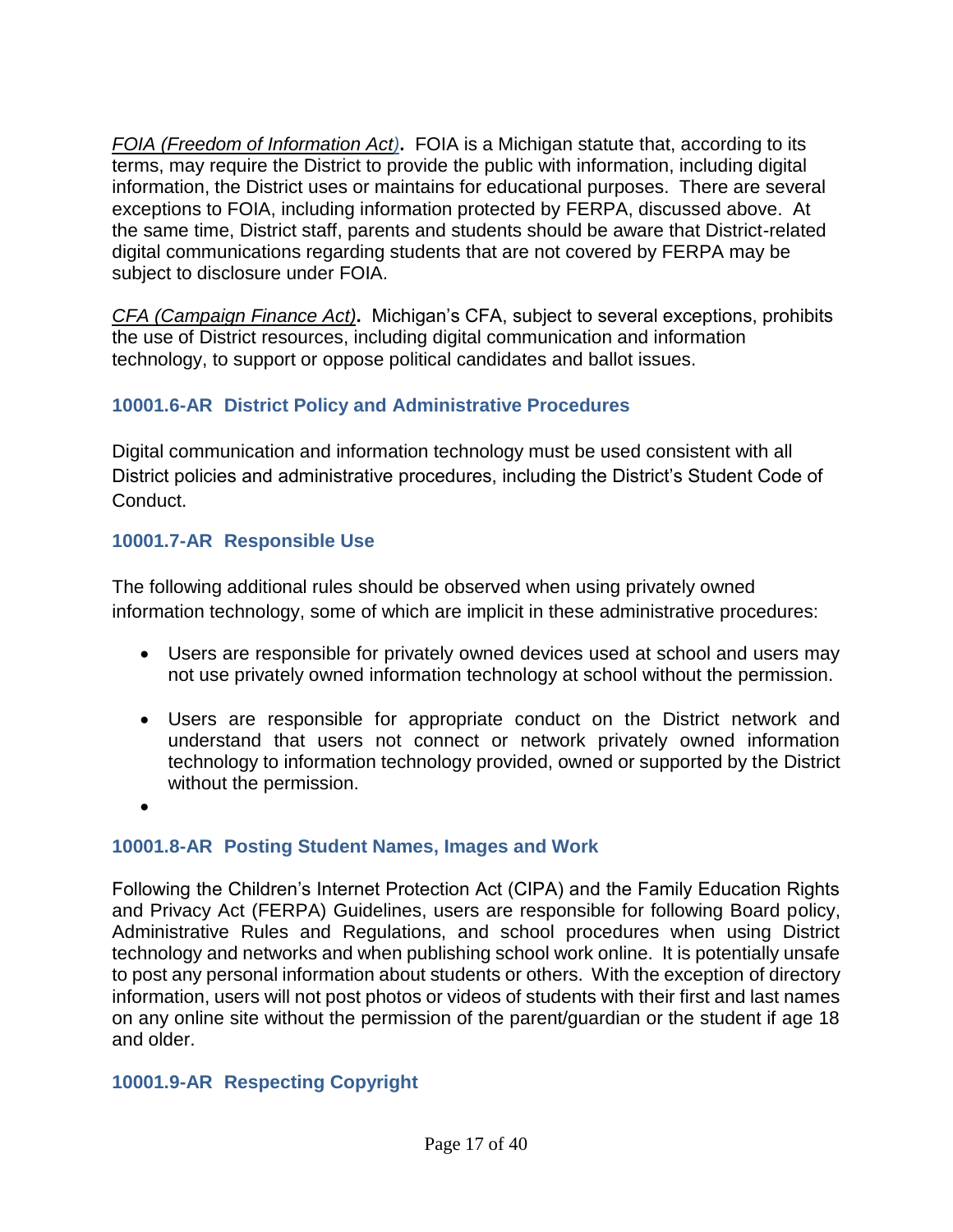Users are responsible for respecting the intellectual property rights of others. Users will obey copyright laws and not plagiarize another's work.

## <span id="page-17-0"></span>**10001.10-AR Other Technology Considerations**

- From time-to-time information technology does not work properly or "crashes." The District is not responsible for digital information that is damaged or destroyed when information technology does not work properly or crashes.
- Assigned users may not download software or other applications without the permission of District staff (in the case of a student) or a District administrator (in the case of a staff member).
- No person may bypass or attempt to bypass security settings or filters.
- Individual users are responsible for all digital information sent from or found or stored on their assigned accounts. Therefore, individual users should not divulge their passwords to others. If individual users permit others to use their assigned accounts, they do so at their own risk. Individual users should also "log-off" after using their accounts. Individual users who believe their information technology or accounts have been used by others or "hacked" must report that fact immediately to a District staff member (in the case of a student) or a District administrator (in the case of a staff member).
- Information technology, including software, provided, owned or supported by the District may not be modified.
- Information technology provided, owned or supported by the District may only be used for educational purposes and may not be used for personal purposes unless otherwise approved.
- Those who use information technology provided, owned or supported by the District are financially responsible if the information technology is damaged or destroyed and for all actual attorneys' fees and costs incurred if the District is required to file an administrative complaint or civil action to enforce financial responsibility.
- The District reserves its full right to prohibit or limit the use of information technology provided, owned or supported by the District, when warranted by the facts and circumstances.
- Information technology, public or private, may not be used to access or transmit information and material that is otherwise not appropriate in the educational environment; such as, but not limited to, information and material that is, or may reasonable be perceived to be, illegal, obscene, profane, lewd, pornographic, rude or disrespectful.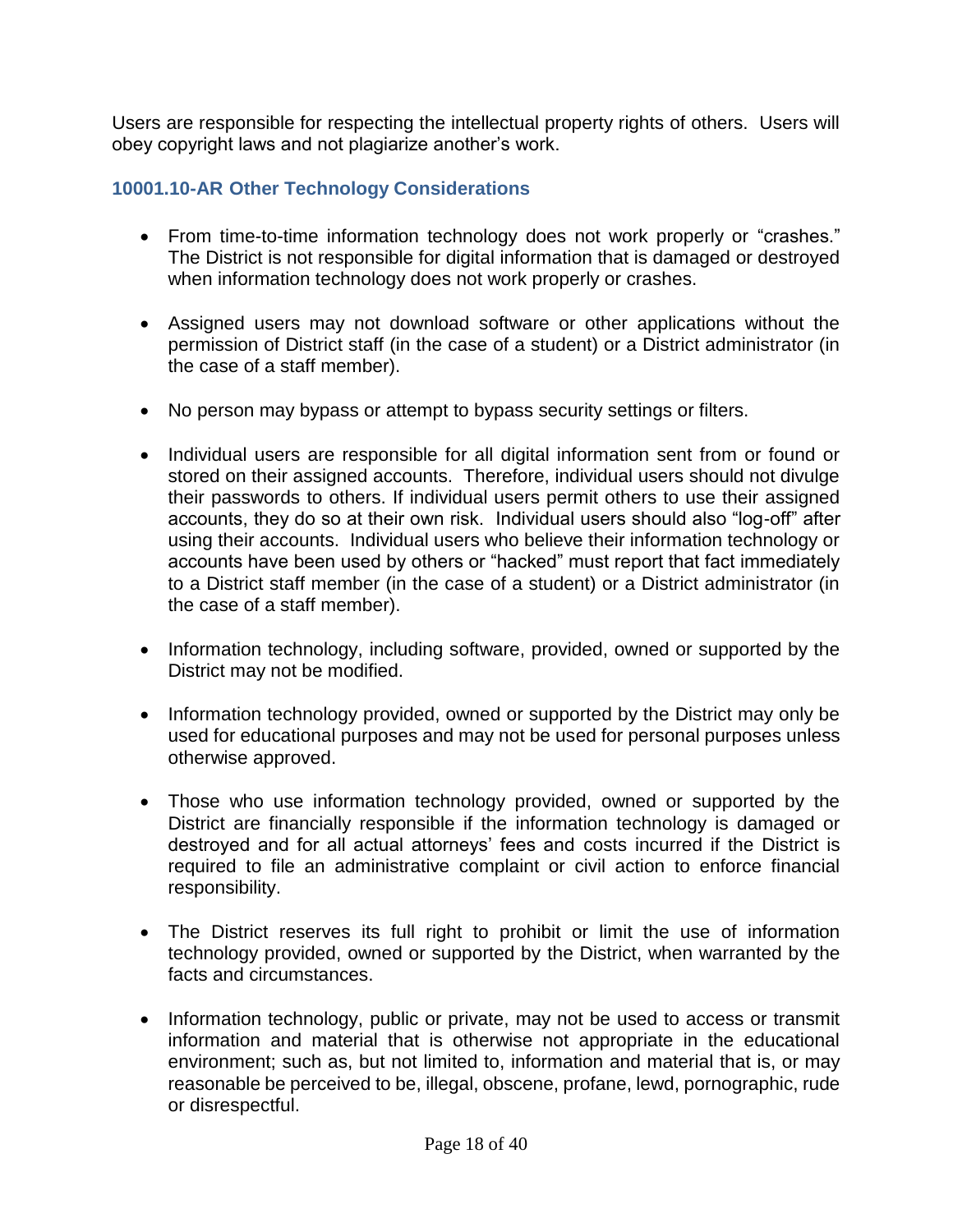#### <span id="page-18-0"></span>**10002-AR Section 504/ADA**

#### <span id="page-18-1"></span>**10002.1-AR Introduction**

Section 504 of the Rehabilitation Act of 1973 and Title II of the Americans with Disabilities Act of 1990 require the District to accommodate the disabilities of all persons on District premises and to provide a free appropriate public education to eligible disabled students.

#### <span id="page-18-2"></span>**10002.2-AR Students**

The manner in which the District meets its Section 504/ADA obligations to students is set forth in *The Identification, Evaluation and Education of Students under 504*, which may be accessed by clicking on this [LINK.](https://www.rochester.k12.mi.us/about-us/departments/human-resources/policies) *The Identification, Evaluation and Education of Students under 504* also includes a procedure for filing and resolving complaints alleging the District did not meets its Section 504/ADA obligations. The District's Executive Director of Special Education is responsible for complying with the District's Section 504/ADA obligations to students and recommending necessary revisions to the District's 504/ADA policy, this administrative regulation and the District's *The Identification, Evaluation and Education of Students under 504*.

#### <span id="page-18-3"></span>**10002.3-AR Applicants and Employees**

Applicants and employees are expected to make a request for a reasonable accommodation due to disability as soon as they are aware such an accommodation is necessary. Employees should make such requests to their immediate supervisor. An applicant or employee who believes the District has not met its obligations under Section 504/ADA is expected to file a complaint immediately with the District's Chief Human Resources Officer. The complaint will be processed and resolved according to the procedure set forth in administrative regulation 10003-AR.

#### <span id="page-18-4"></span>**10002.4-AR Persons Other Than Students, Applicants and Employees**

A person other than a student (or parent acting on behalf of a student) or applicant or employee who believes the District has not met its obligations under Section 504/ADA is expected to file a written complaint immediately with the District's Executive Director of Special Education. The complaint will be processed and resolved according to the procedure set forth in administrative regulation 10003-AR.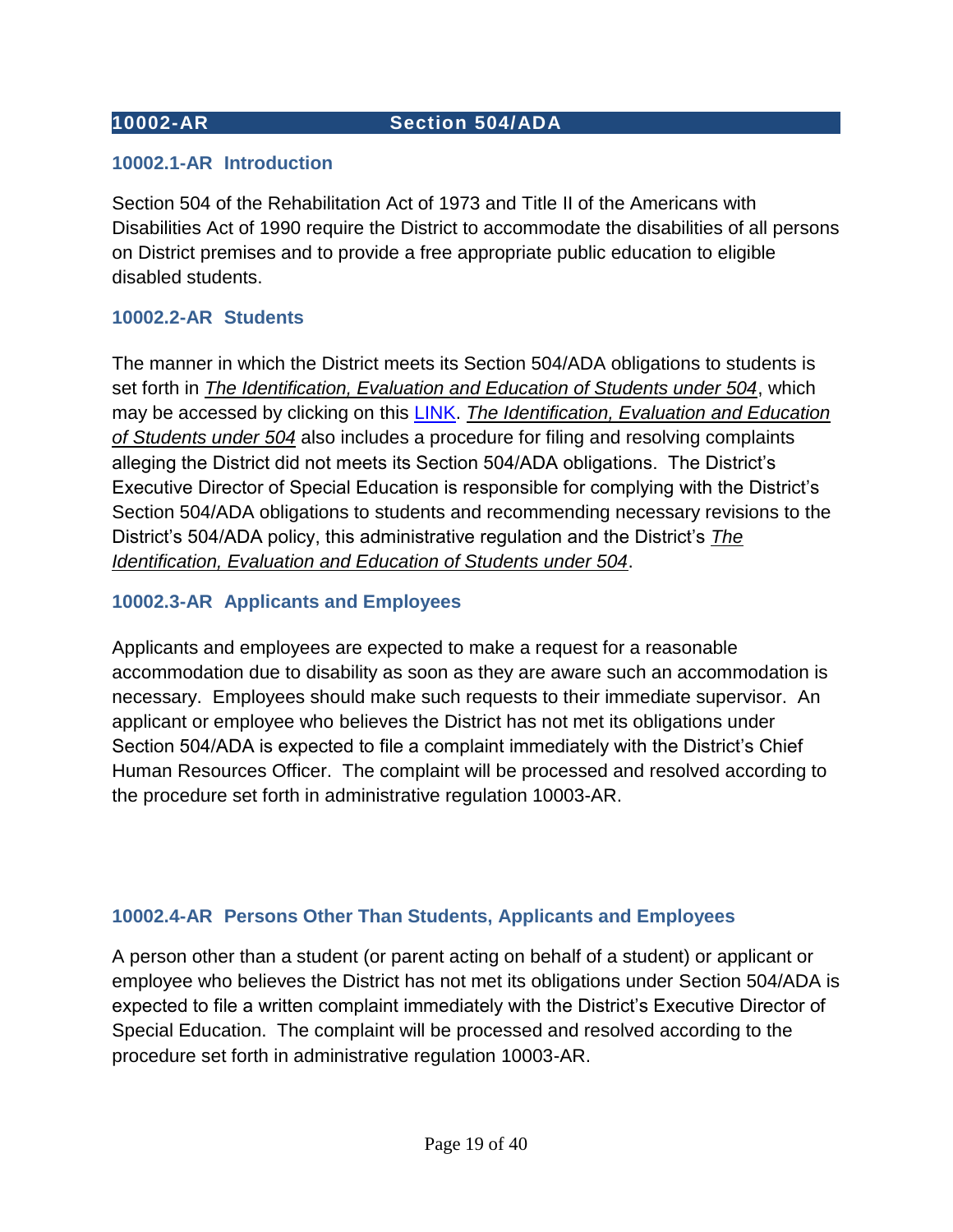# <span id="page-19-1"></span><span id="page-19-0"></span>**10003-AR Illegal Discrimination, Harassment or Retaliation (Revised 1.11.2021)**

#### <span id="page-19-2"></span>**10003.1-AR Illegal Discrimination, Harassment or Retaliation**

The Board of Education has adopted anti-discrimination and anti-harassment policies that prohibit illegal discrimination and harassment in the School District's programs and activities by, among others, Board members, School District employees, and students. A student, employee, or any other person who believes a student or employee has been the victim of illegal discrimination or harassment may see resolution of the matter through the procedures that follow. Alleged discrimination and harassment, other than sexual harassment, will be investigated and resolved pursuant to 10003.2-AR or 10003.3-AR. Sexual harassment against employees and students will be investigated and resolved pursuant to 10003.4-AR, as required by Title IX and its implementing regulations. The School District's duty to investigate allegations of discrimination and harassment is not affected in cases where the same allegations have been reported to or are being investigated by law enforcement authorities.

#### **10003.11-AR Compliance Officer and Title IX Coordinator**

The Chief Human Resource Officer, whose telephone number is 248-726-3110 and whose email address is [edavis1@rochester.k12.mi.us,](mailto:edavis1@rochester.k12.mi.us) is the School District's Compliance Officer and Title IX Coordinator for purposes of this Administrative Regulation.

## **10003.12-AR Days**

As used in 10003.2-AR through 10003.4-AR, the word "days" means school days during the school year when school is in session and business days during the summer break.

## <span id="page-19-3"></span>**10003.2-AR Illegal Discrimination, Harassment or Retaliation – Students**

#### **Generally**

Any student, or any other person, may report that a student has been the victim of illegal discrimination or harassment, other than sexual harassment, to the School District's Compliance Officer and Title IX Coordinator and seek resolution of the matter through the informal or formal procedures described in this Administrative Regulation.

#### **Definitions for 10003.2**

**"Complainant"** means the student who is the alleged victim of discrimination or harassment; other than sexual harassment, which is addressed by 10003.2-AR.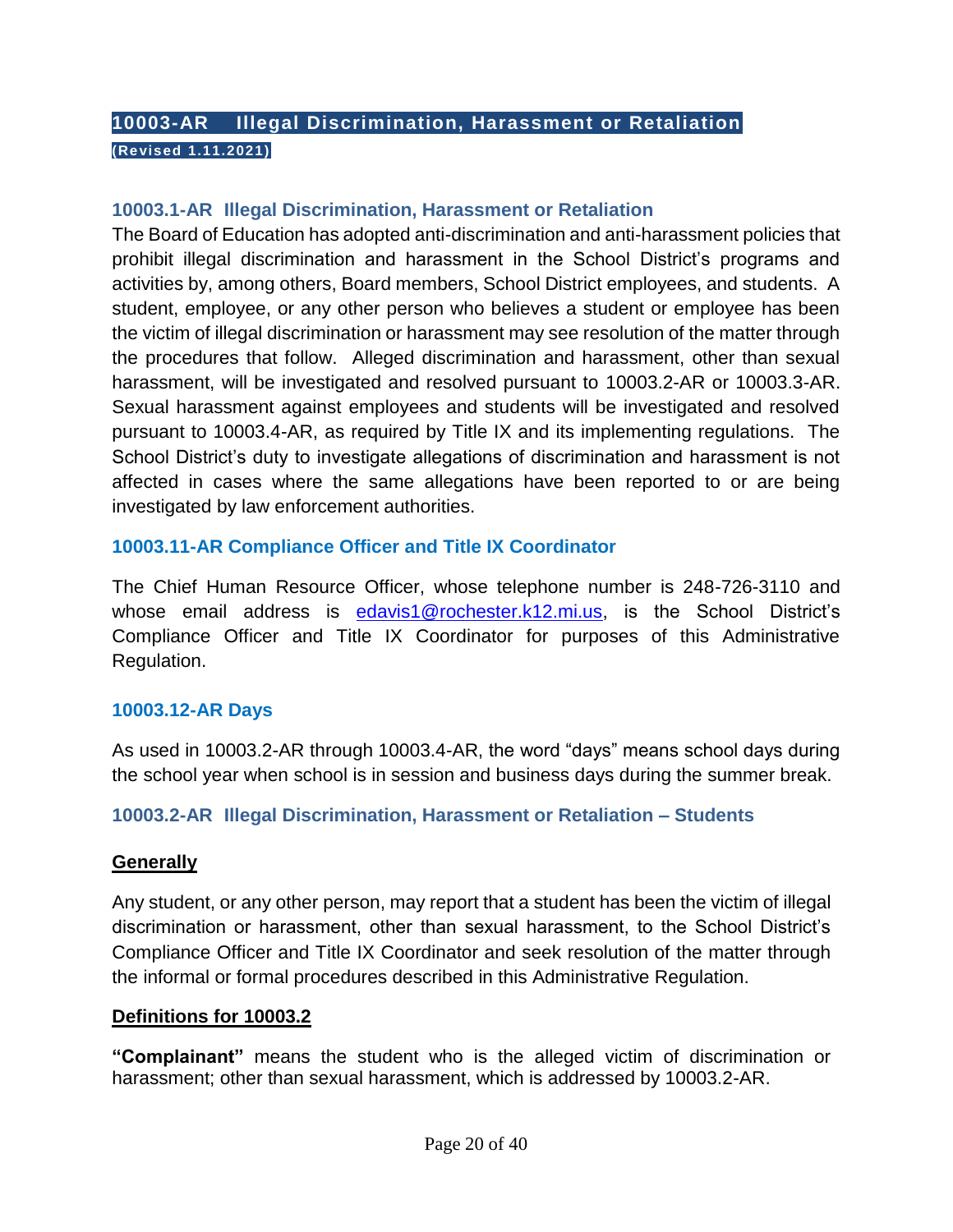**"Respondent"** means the person who allegedly discriminated against or harassed Complainant.

**"Investigator"** means the person investigating a formal complaint of discrimination or harassment.

**"Discrimination"** means behavior based, in whole or in part, on Complainant's race, color, national origin, religion, sex, marital status, genetic information, or disability. The behavior must be sufficiently severe and pervasive that it:

- Affects Complainant's ability to benefit from the School District's educational programs or activities;
- Creates an intimidating, threatening, or hostile educational environment;
- Has the effect of substantially or unreasonably interfering with Complainant's academic performance; or,
- Otherwise adversely affects Complainant's educational opportunities.

**"Harassment"** means behavior that is threatening, harmful, or humiliating and so severe, pervasive, or persistent that it:

- Affects Complainant's ability to benefit from the School District's educational programs or activities;
- Creates an intimidating, threatening, or hostile educational environment;
- Has the effect of substantially or unreasonably interfering with Complainant's academic performance; or,
- Otherwise adversely affects Complainant's educational opportunities.

## **Informal Complaint Resolution Procedure**

The informal complaint resolution procedure is a less formal option for a Complainant who believes s/he was the victim of discrimination or harassment. Resorting to the informal procedure is not required before filing a formal complaint. Moreover, at any time during the informal complaint resolution procedure, Complainant may request that the matter be moved to the formal complaint process. The informal complaint resolution procedure will not be used for complaints against District employees and other District-affiliated adults.

**Step 1** A student, or any other person, may report discrimination or harassment to: a School District employee or building administrator; the Superintendent or other centraloffice administrator; or, the Compliance Officer and Title IX Coordinator.

All informal complaints received by School District employees must be reported to the Compliance Officer and Title IX Coordinator within two (2) days. The Compliance Officer and Title IX Coordinator will either facilitate an informal resolution, as described below, or appoint another person to facilitate an informal resolution.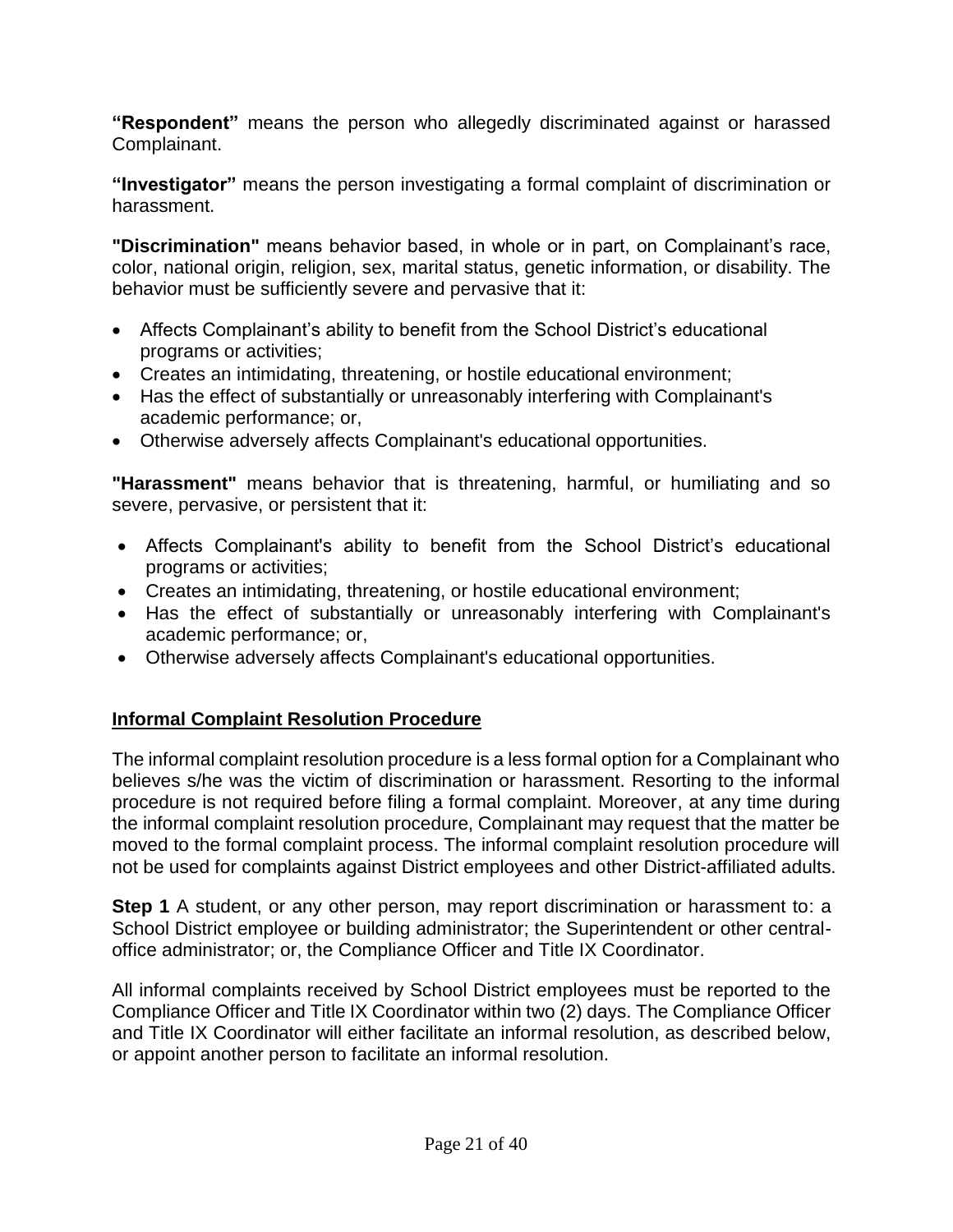**Step 2** Depending upon the facts, circumstances, and wishes of the Complainant, informal resolution may involve, but not be limited to, one or more of the following:

- Counseling Complainant how to effectively communicate the unwelcome nature of the behavior to Respondent.
- Distributing a copy of the School District's anti-discrimination and anti-harassment policy and this Administrative Regulation as a reminder to Respondent and other individuals.
- If both parties agree, the Compliance Officer and Title IX Coordinator may arrange and facilitate a meeting between the Complainant and Respondent to work out a mutual resolution. Such a meeting may include some or all of the features of the restorative practices process described in the Revised School Code, MCL [380.1310c.](http://legislature.mi.gov/doc.aspx?mcl-380-1310c)

**Step 3** The Compliance Officer and Title IX Coordinator will endeavor to complete the informal complaint resolution procedure within ten (10) days of receiving the informal complaint. If Complainant or Respondent is dissatisfied with the result, s/he may file a formal complaint.

All materials generated as part of the informal complaint resolution procedure will be retained in a single location under the control of the Compliance Officer and Title IX Coordinator in accordance with the Board of Education's records retention and/or Student Records policies.

## **Formal Complaint Resolution Procedure**

**Step 1** A student, or any other person, may file a formal complaint with: a School District employee; the Superintendent or other central-office administrator; or, the Compliance Officer and Title IX Coordinator. All such complaints must be forwarded to the Compliance Officer and Title IX Coordinator within two (2) days.

All formal complaints must include the following information, to the extent it is available:

- The name of Complainant and, if different, the name of the person reporting the allegation;
- The allegation, including a description of relevant incident(s), date(s), and time(s) (if known);
- The name(s) of all persons alleged to have committed discrimination or harassment, if known, or a description/identifying information if the name is not known; and,
- The name(s) or description/identifying information of all known witnesses.

If Complainant is unwilling or unable to provide a written statement including the information set forth above, the Compliance Officer and Title IX Coordinator will ask for the information in an interview. Thereafter, the Compliance Officer and Title IX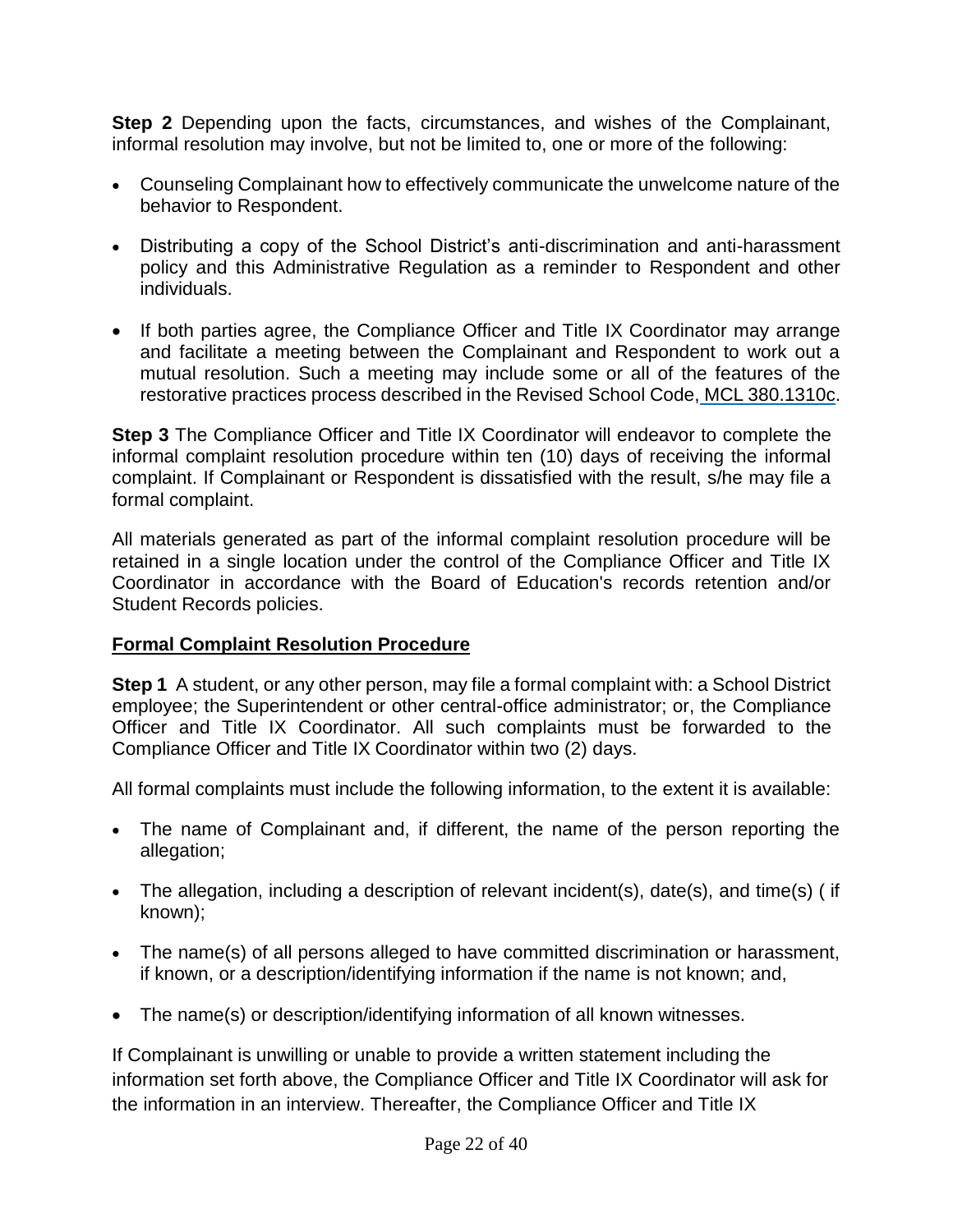Coordinator will prepare a written summary of the interview and ask Complainant to verify the accuracy of the summary by signing it.

**Step 2** Within two (2) days of receiving the formal complaint, the Compliance Officer and Title IX Coordinator, or designee (the Investigator), will initiate a formal investigation to determine whether Complainant has been subjected to discrimination or harassment.

NOTE: Upon receiving a formal complaint, the Investigator will consider whether any action should be taken during the investigation to protect Complainant from further discrimination or harassment, including, but not limited to, a no-contact order or a change of schedule for Complainant or Respondent. In making such a determination, the Compliance Officer and Title IX Coordinator will consult Complainant to assess his/her reaction to the proposed action. If Complainant disagrees with the proposed change, the Investigator may nevertheless, following consultation with the Superintendent, take whatever actions s/he deems appropriate and in the best interests of Complainant, Respondent, and the integrity of the investigation.

The Compliance Officer and Title IX Coordinator will inform Respondent that a complaint has been received. Respondent will be informed of the nature of the allegations and provided with a copy of the Board's anti-discrimination and anti- harassment policy and this Administrative Regulation. Respondent will also be provided an opportunity to submit a written response to the complaint within five (5) days. Throughout the course of the process, the Compliance Officer and Title IX Coordinator will keep both parties informed of the status of the investigation and the decision-making process.

Although certain cases may require additional time, the Investigator will endeavor to complete the investigation within fifteen (15) days of receiving the formal complaint. The investigation will include:

- Interviews with Complainant and Respondent;
- Obtaining and reviewing any written statements of Complainant, Respondent, and any other witnesses;
- Interviews with other witnesses who may have information relevant to the allegations; and,
- Consideration of any relevant documents or other information presented by Complainant, Respondent, or other witnesses.

**Step 3** At the conclusion of the investigation, the Compliance Officer and Title IX Coordinator will, within fifteen (15) days of receiving the formal complaint, prepare and deliver a written report to the Superintendent summarizing the information gathered during the investigation and, if applicable, the date of any report to the police. The report will also provide recommendations based on the evidence. A preponderance of the evidence standard will be followed. The Compliance Officer and Title IX Coordinator's recommendations should consider the totality of the circumstances, including the ages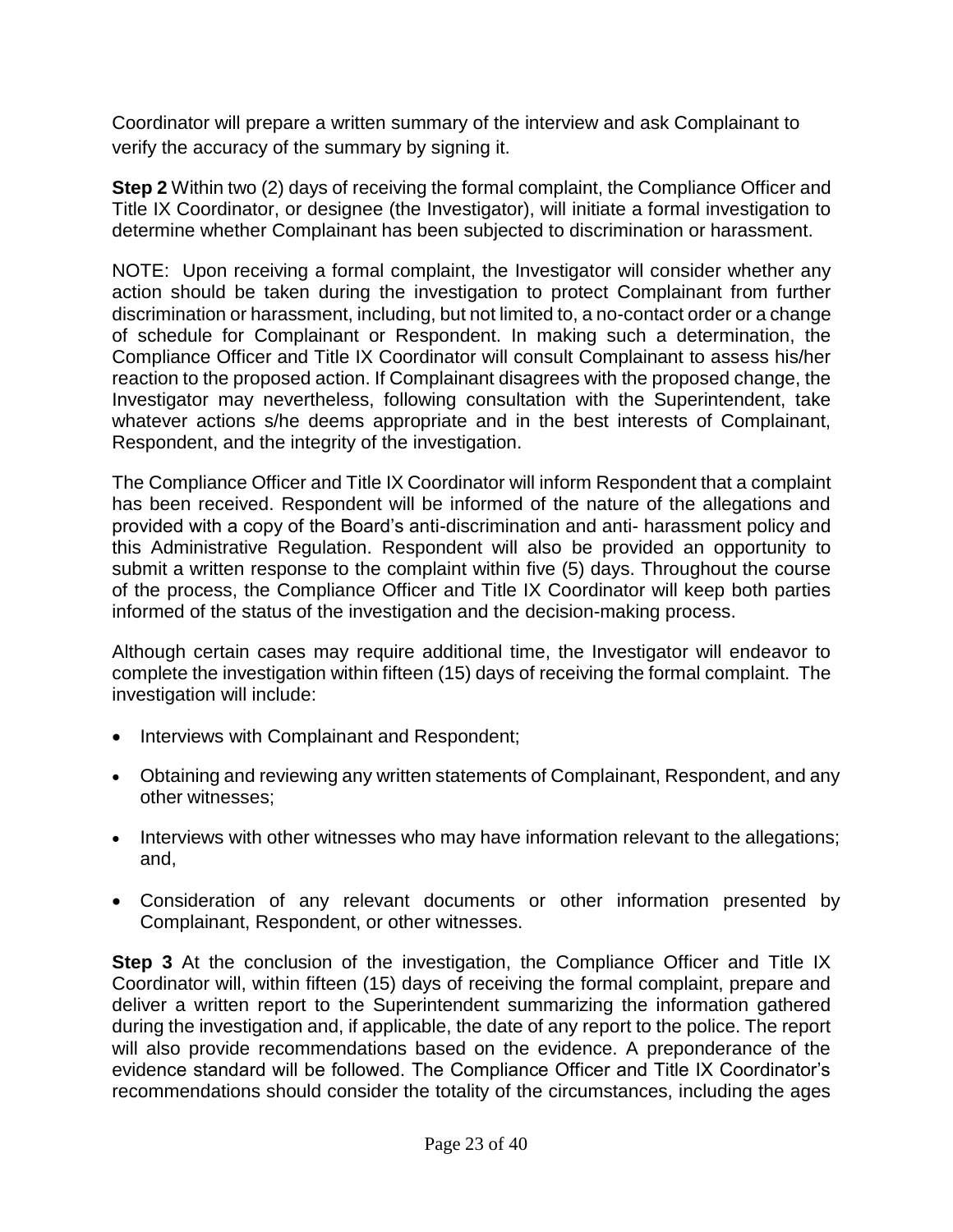and maturity levels of those involved. Disciplinary recommendations, if appropriate, should be reasonably calculated to prevent the recurrence of discrimination or harassment. Disciplinary recommendations may range from: counseling to permanent expulsion, in the case of a student; counseling to discharge, in the case of an employee; and, recommendation for censure or a complaint to the Governor, in the case of a Board member.

**Step 4** Absent extenuating circumstances, within ten (10) days of receiving the Compliance Officer and Title IX Coordinator's report, the Superintendent will issue a final decision or request further investigation. A copy of the Superintendent's final decision will be delivered to both parties.

If the Superintendent requests additional investigation, the Superintendent will specify the additional information that is to be gathered, and the additional investigation will be completed within ten (10) days. At the conclusion of the additional investigation, the Superintendent will issue a final written decision as described above.

## **Filing a Complaint with the Office for Civil Rights**

Complainant, or any other person, may, at any time, file a complaint with the United States Department of Education Office for Civil Rights at:

> U.S. Department of Education Office for Civil Rights Cleveland Office 1350 Euclid Avenue, Suite 325 Cleveland, Ohio 44115 (216) 522-4970

## **Cooperation with Law Enforcement Agencies**

In certain instances, allegation of discrimination and harassment may be investigated as a criminal matter. To the extent permitted by law, the District will comply with law enforcement requests for cooperation.

#### **Retaliation**

Retaliation against a person who files a complaint alleging discrimination or harassment, or participates as a witness in an investigation, is strictly prohibited. Upon a finding that a person has engaged in retaliation, appropriate disciplinary action will be taken.

#### **Maintenance of Records**

All materials generated as a part of the formal complaint process will be retained in a single location under the control of the Compliance Officer and Title IX Coordinator, in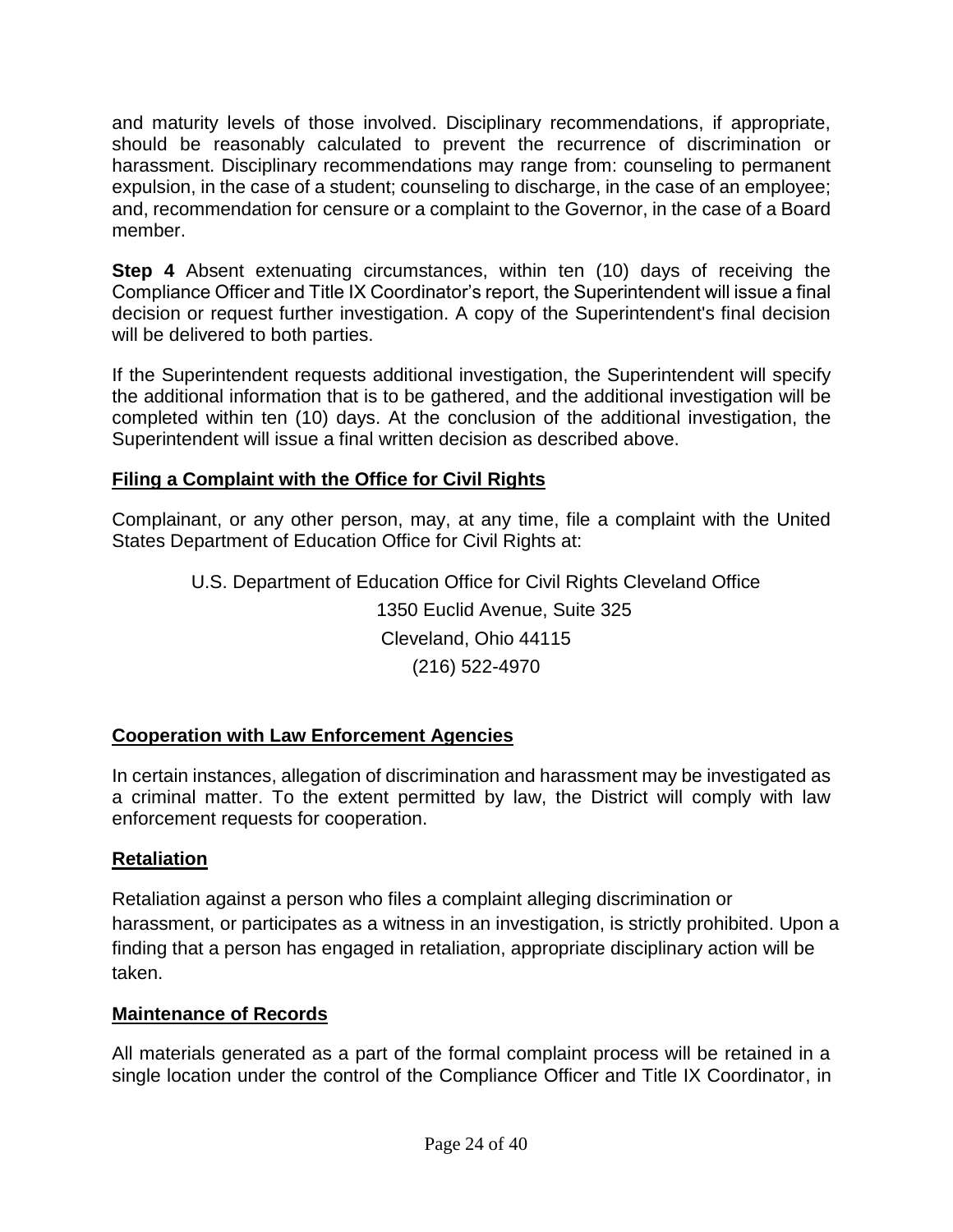accordance with the Board of Education's records retention and/or Student Records policy.

<span id="page-24-0"></span>**10003.3-AR Illegal Discrimination, Harassment or Retaliation – Employees**

## **Generally**

Any employee who believes that s/he has been the victim of illegal discrimination or harassment, other than sexual harassment, may notify the School District's Compliance Officer and Title IX Coordinator and seek resolution of the matter through the informal or formal procedures described below.

## **Definitions for 10003.3**

**"Complainant"** means the employee who is the alleged victim of discrimination or harassment; except sexual harassment, which is addressed by 10003.4-AR.

**"Respondent"** means the person who has allegedly discriminated against or harassed Complainant.

**"Investigator"** means the person investigating a formal complaint of discrimination or harassment.

**"Discrimination"** means behavior based, in whole or in part, on Complainant's race, color, national origin, religion, sex, marital status, genetic information, age, height, weight or disability that is sufficiently severe and pervasive that it:

- Creates an intimidating, hostile, or offensive environment;
- Substantially or unreasonably interferes with Complainant's work performance, opportunities, or benefits; or,
- Otherwise adversely affects Complainant's employment;

**"Harassment"** means behavior that is threatening, harmful, or humiliating and so severe, pervasive, or persistent that it:

- Creates an intimidating, hostile, or offensive environment;
- Substantially or unreasonably interferes with Complainant's work performance, opportunities, or benefits; or,
- Otherwise adversely affects Complainant's employment.

## **Informal Complaint Resolution Procedure**

The informal complaint resolution procedure is a less formal option for a Complainant who believes s/he was the victim of discrimination or harassment. Resorting to the informal procedure is not required before filing a formal complaint. Moreover, at any time during the informal complaint resolution procedure, Complainant may request that the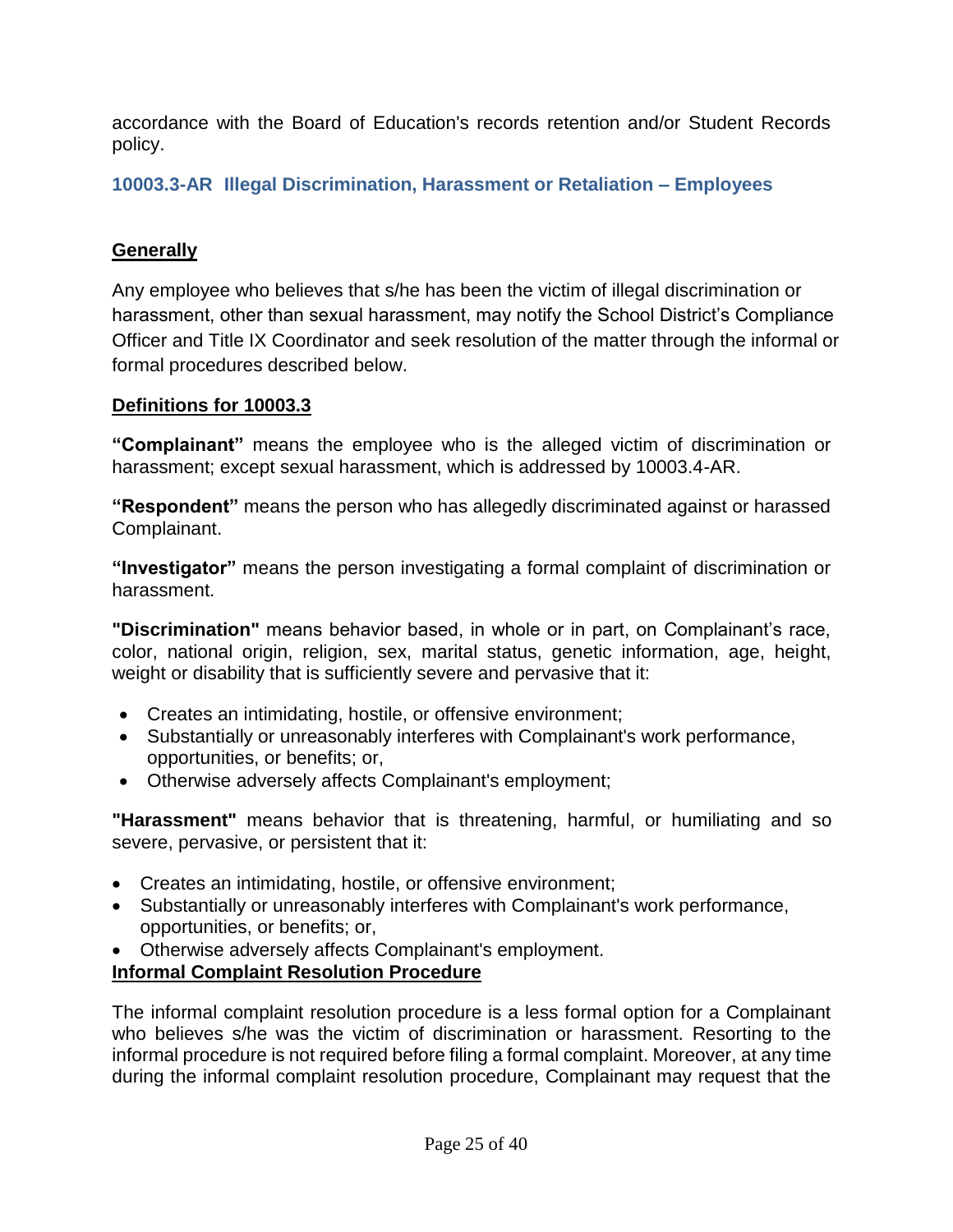matter be moved to the formal complaint process. The informal complaint resolution procedure will not be used for complaints alleging violence.

**Step 1** The Complainant may make an informal complaint, orally or in writing, to: the building administrator of the building to which the employee is assigned; the Superintendent or other central-office administrator; or the Compliance Officer and Title IX Coordinator.

All informal complaints must be reported to the Compliance Officer and Title IX Coordinator within two (2) days. The Compliance Officer and Title IX Coordinator will facilitate an informal resolution, as described below, or appoint another individual to facilitate an informal resolution.

**Step 2** Depending upon the facts, circumstances, and wishes of the Complainant, informal resolution may involve, but not be limited to, one or more of the following:

- Advising Complainant how to effectively communicate the unwelcome nature of the behavior to Respondent.
- Distributing a copy of the anti-discrimination and anti-harassment policy and this Administrative Regulation to Respondent and other individuals.
- If both parties agree, the Compliance Officer and Title IX Coordinator may arrange and facilitate a meeting between the Complainant and the Respondent to work out a mutual resolution. However, such a meeting will not be held where sexual violence has been alleged.

**Step 3** The Compliance Officer and Title IX Coordinator will endeavor to complete the informal complaint resolution procedure within fifteen (15) days of receiving the informal complaint. If Complainant or Respondent is dissatisfied with the results of the informal complaint resolution process, s/he may file a formal complaint.

All materials generated as part of the informal complaint resolution procedure will be retained in a single location under the control of the Compliance Officer and the Title IX Coordinator, in accordance with the Board of Education's records retention policy.

## **Formal Complaint Resolution Procedure**

**Step 1** Complainant may file a formal complaint with: the building administrator of the building to which s/he is assigned; the Superintendent or other central-office administrator; or, the Compliance Officer and Title IX Coordinator. The person with whom a complaint is filed must report it to the Compliance Officer and Title IX Coordinator within two (2) days.

All formal complaints must include the following information to the extent it is available:

- Complainant's name and, if different, the name of the person reporting the allegation;
- The allegation, including a description of relevant incident(s), date(s) and time(s) (if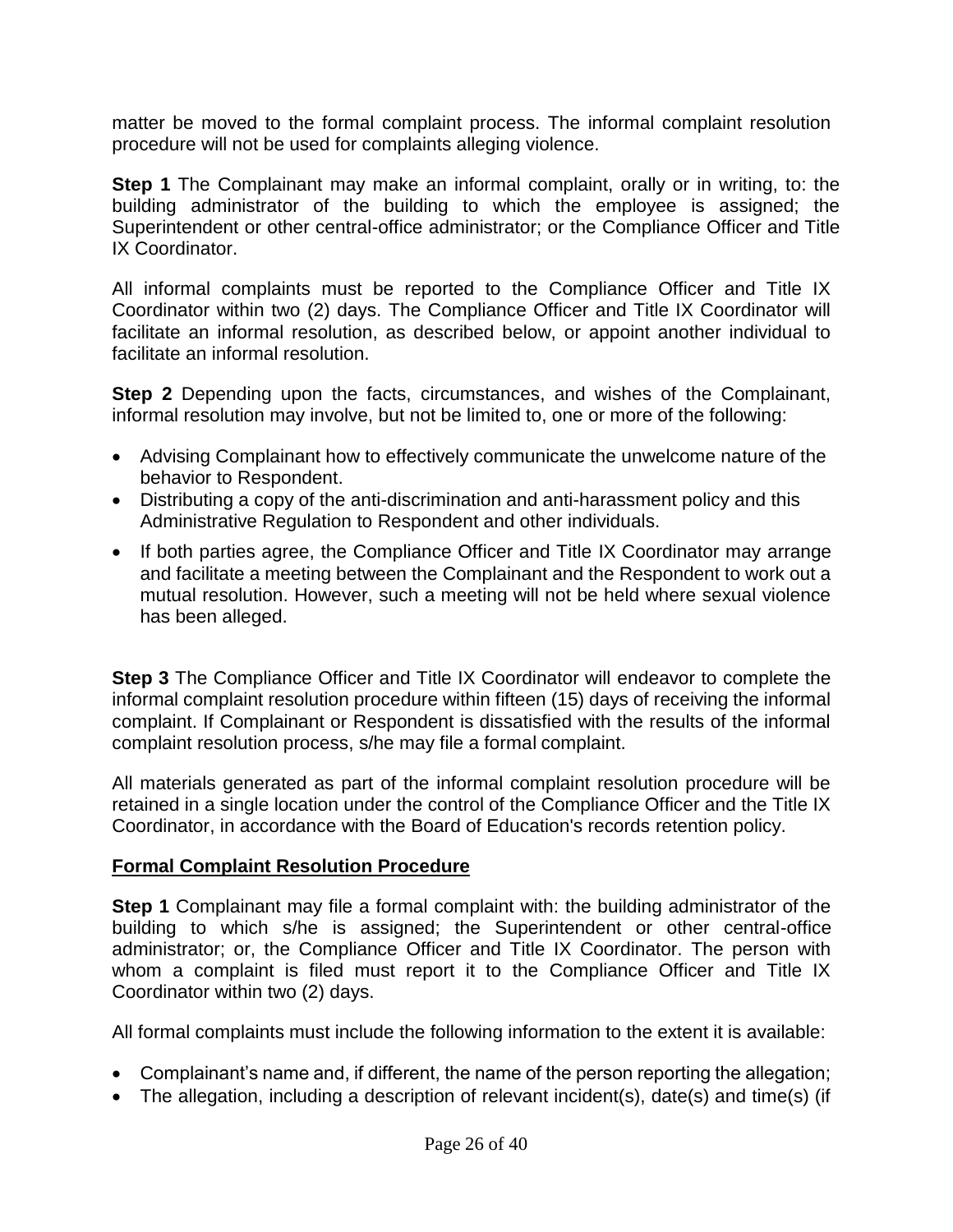known);

- The name(s) of all persons alleged to have committed discrimination or harassment, if known, or a description/identifying information if the name is not known; and,
- The name(s) or description/identifying information of all known witnesses.

If Complainant is unwilling or unable to provide a written statement including the information set forth above, the Compliance Officer and Title IX Coordinator will ask for the details in an interview. Thereafter, the Compliance Officer and Title IX Coordinator will prepare a written summary of the interview, and Complainant will be asked to verify the summary by signing it.

**Step 2** Within two (2) days of receiving the formal complaint, the Compliance Officer and Title IX Coordinator, or designee (the Investigator), will initiate a formal investigation to determine whether Complainant has been subjected to discrimination or harassment.

NOTE: Upon receiving a formal complaint, the Investigator will consider whether any action should be taken during the investigation to protect Complainant from further discrimination or harassment, including, but not limited to, a change of work assignment or schedule for Complainant or Respondent. In making such a determination, the Investigator will consult Complainant to assess his/her reaction the proposed action. If the Complainant is unwilling to consent to the proposed change, the Investigator may nevertheless, after consulting with the Superintendent, take whatever actions he/she deems appropriate for the protection of Complainant, Respondent, and the integrity of the investigation.

The Investigator will inform Respondent that a complaint has been received. Respondent will be informed of the nature of the allegations and provided with a copy of the Board's anti-discrimination and anti-harassment policy and this Administrative Regulation. Respondent will also be informed of the opportunity to submit a written response to the complaint within five (5) days. Throughout the course of the process, the Compliance Officer and Title IX Coordinator will keep the parties informed of the status of the investigation and the decision-making process.

Although certain cases may require additional time, the Investigator will endeavor to complete the investigation within fifteen (15) days of receiving the formal complaint. The investigation will include:

- Interviews with Complainant and Respondent;
- Obtaining and reviewing any written statements of Complaint, Respondent, and any other witnesses;
- Interviews with any other witnesses;
- Relevant documents and other information presented by Complainant, Respondent, or any other witnesses.

**Step 3** At the conclusion of the investigation, the Compliance Officer and Title IX Coordinator will, within fifteen (15) days of receiving the formal complaint, prepare and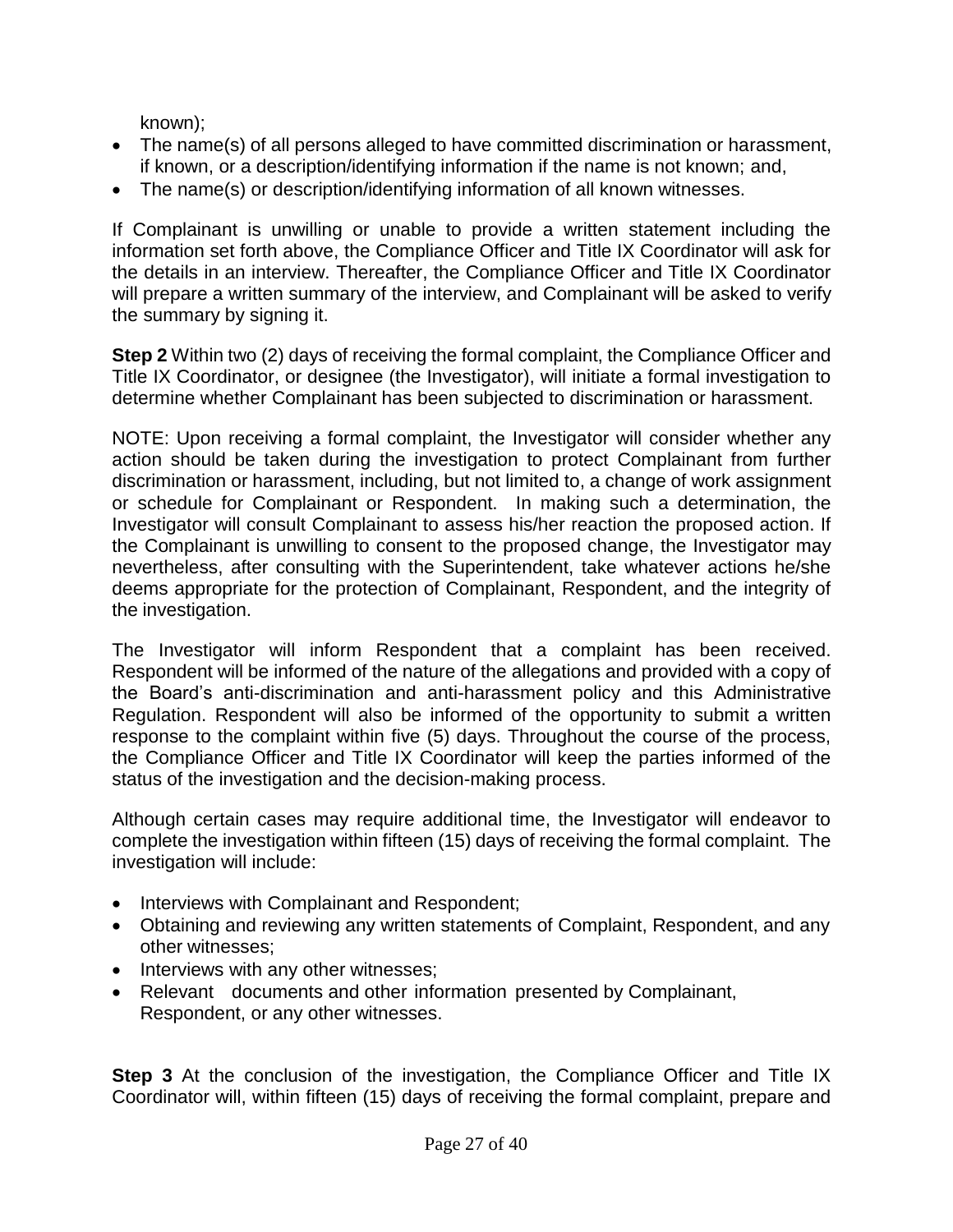deliver a written report to the Superintendent that summarizes the evidence gathered during the investigation, the response of School personnel, and, if applicable, the date any incident was reported to the police. The report will provide recommendations based on the evidence. The recommendations should consider the totality of the circumstances. Disciplinary recommendations, if appropriate, should be reasonably calculated to prevent recurrence of illegal discrimination or harassment. Disciplinary recommendations may range from: counseling to discharge, in the case of an employee, and censure to a complaint to the Governor, in the case of a Board member.

**Step 4** Absent extenuating circumstances, within ten (10) days of receiving the report, the Superintendent will either issue a final decision regarding whether the complaint has been substantiated or request further investigation. A copy of the Superintendent's final decision will be delivered to both parties.

If the Superintendent requests additional investigation, the Superintendent must specify the additional information that is to be gathered, and such additional investigation must be completed within ten (10) days. At the conclusion of the additional investigation, the Superintendent will issue a final written decision as described above.

#### **Filing a Discrimination or Harassment Complaint with State or Federal Agencies**

An employee alleging discrimination or harassment, may, at any time, file a complaint with the United States Department of Education Office for Civil Rights at:

> United States Department of Education Office for Civil Rights Cleveland Office 1350 Euclid Avenue, Suite 325 Cleveland, Ohio 44115 (216) 522-4970 FAX: (216) 522-2573 TDD: (216) 522-4944 E-mail: [OCR.Cleveland@ed.gov](mailto:OCR.Cleveland@ed.gov) Web:<http://www.ed.gov/ocr>

A complaint may also, or instead, be filed with:

United States Department of Labor Equal Employment Opportunity Commission Detroit Field Office 477 Michigan Avenue, Room 865 Detroit, Michigan 48226 or

State of Michigan Department of Civil Rights Cadillac Place, Suite 3-600 3054 West Grand Boulevard Detroit, Michigan 48202

#### **Cooperation with Law Enforcement Agencies**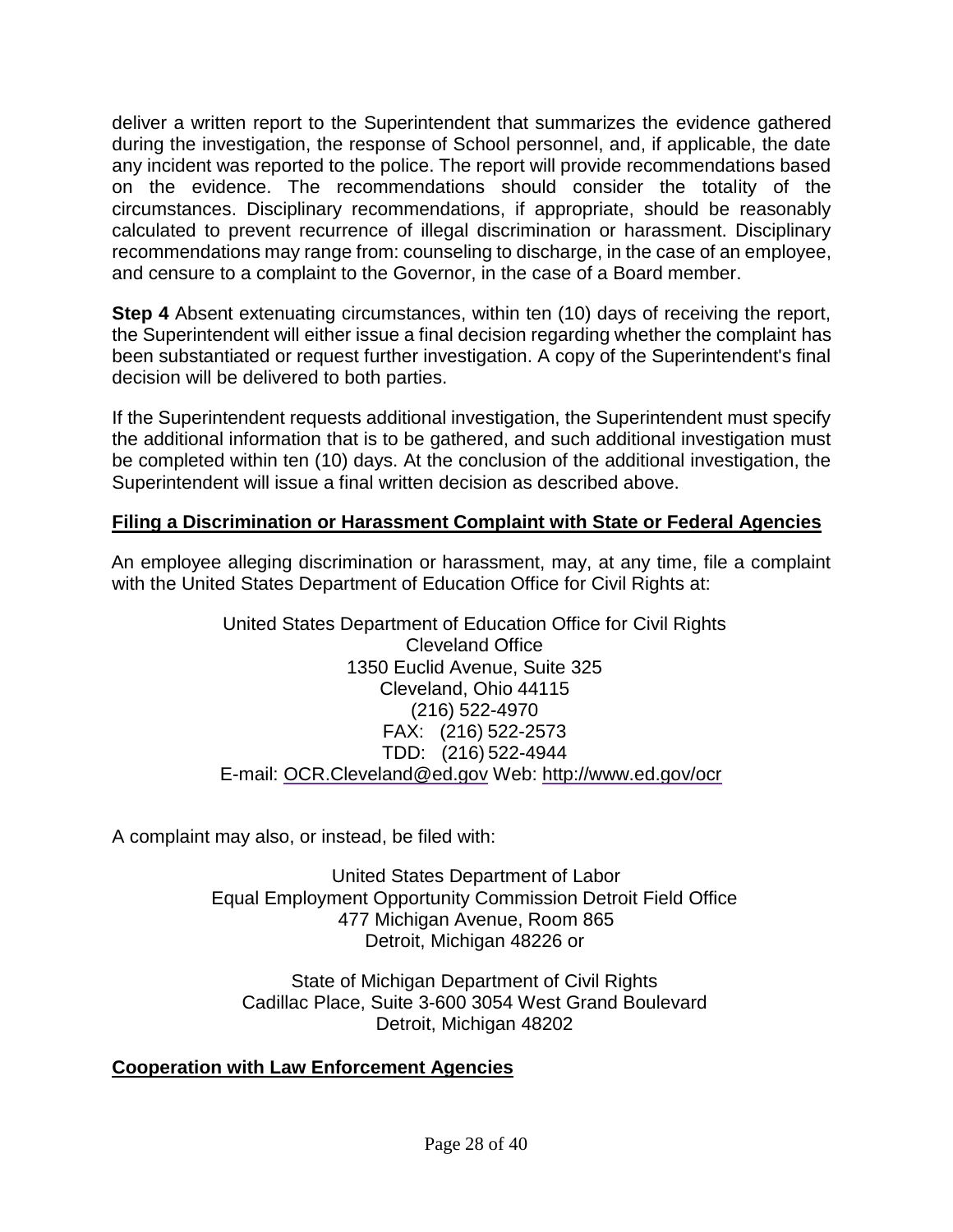In certain instances, an allegation of discrimination or harassment may also be investigated as a criminal matter. To the extent permitted by law, the School District will comply with law enforcement requests for cooperation.

#### **Retaliation**

Retaliation against a person who files a complaint alleging discrimination or harassment, or participates as a witness in an investigation, is strictly prohibited. Upon a finding that a person has engaged in retaliation, appropriate disciplinary action will be taken.

## **Maintenance of Records**

All materials generated as a part of the formal complaint process will be retained in a single location under the control of one of the Compliance Officer and Title IX Coordinator in accordance with the Board of Education's records retention policy.

<span id="page-28-0"></span>**10003.4-AR Sexual Harassment – Employees and Students (added 1/12/2021)**

## <span id="page-28-1"></span>**Sexual Harassment – Employees and Students**

# **Generally**

This Administrative Regulation sets forth the procedure the School District follows to investigate and resolve allegations of sexual harassment against School District employees or students. Administrative Regulations 10003.2AR and 10003.3-AR apply to illegal discrimination and harassment on other bases.

The School District's Title IX Coordinator is responsible for implementing 10003.4 -AR. The Title IX Coordinator will ensure his/her contact information is posted on the School District's website, included in the School District's annual notifications document, published in every handbook and catalogue distributed to parents and students, and conveyed to the president of every School District collective bargaining unit.

## **Definitions for 10003.4 AR**

**"Complainant"** means an employee or student who is the alleged victim of conduct that could constitute sexual harassment.

**"Respondent"** means the person who has been reported to be the perpetrator of conduct that could constitute sexual harassment against a Complainant.

**"Investigator"** means a person the Title IX Coordinator has appointed to investigate allegations of sexual harassment against a Respondent.

**"Sexual Harassment"** means, with respect to the School District's programs and services: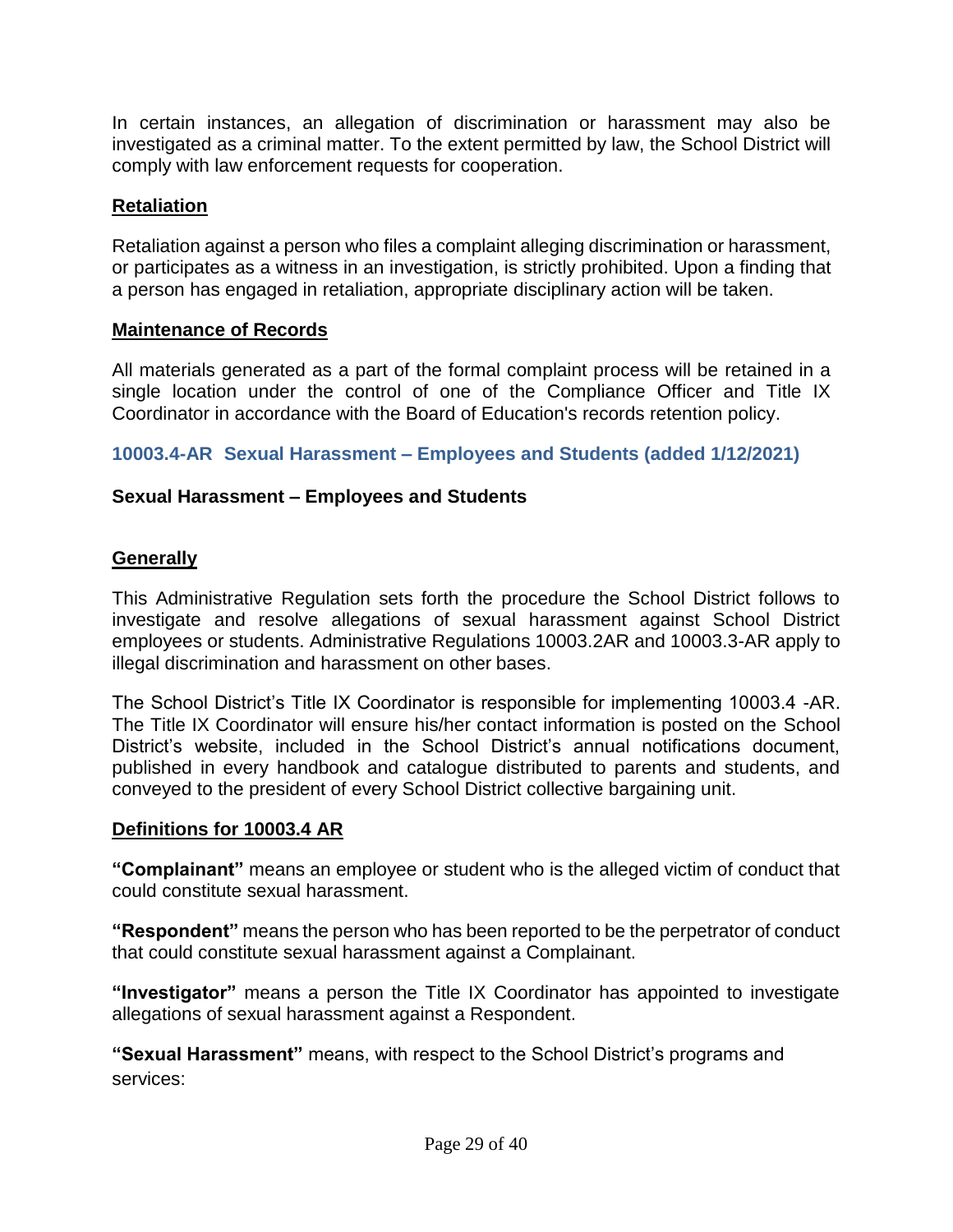- Conditioning an aid, benefit, or service on Complainant's participation in unwelcome sexual conduct;
- Unwelcome sexual conduct determined by a reasonable person to be so severe, pervasive, and objectively offensive that it effectively denies Complainant equal access to the School District's programs or activities; or,
- "Sexual assault" as defined in [20 USC 1092\(f\)\(6\)\(A\)\(v\),](https://www.govinfo.gov/content/pkg/USCODE-2019-title20/pdf/USCODE-2019-title20-chap28-subchapIV-partG-sec1092.pdf) "dating violence" as defined in [34 USC 12291\(a\)\(10\),](https://www.govinfo.gov/content/pkg/USCODE-2018-title34/pdf/USCODE-2018-title34-subtitleI-chap121-subchapIII-sec12291.pdf) "domestic violence" as defined in [34 USC](https://www.govinfo.gov/app/details/USCODE-2018-title34/USCODE-2018-title34-subtitleI-chap121-subchapIII-sec12291/) [12291\(a\)\(8\),](https://www.govinfo.gov/app/details/USCODE-2018-title34/USCODE-2018-title34-subtitleI-chap121-subchapIII-sec12291/) or "stalking" as defined in 34 USC [12291\(a\)\(30\).](https://www.govinfo.gov/content/pkg/USCODE-2018-title34/pdf/USCODE-2018-title34-subtitleI-chap121-subchapIII-sec12291.pdf)

# **Duty to Respond**

The School District has a duty to respond to alleged sexual harassment any time a School District employee reports an employee or student has been sexually harassed and any time any other person makes a report of sexual harassment to the Title IX Coordinator. School District employees are required to report all incidents of suspected sexual harassment to the Title IX Coordinator.

#### **Supportive Measures**

The Title IX Coordinator, upon receiving a report of sexual harassment, will promptly contact Complainant to offer supportive measures, regardless whether a formal complaint is filed. Supportive measures are non-punitive individualized services, at no cost to Complainant, intended to restore or preserve Complainant's access to the School District's programs and activities without unreasonably burdening Respondent. Supportive measures may include, but are not limited to: the Title IX Coordinator's duty to discuss options with Complainant, including explaining the process for filing a formal complaint; and, no-contact orders, counseling, course modifications, schedule changes, transfers, or increased security and monitoring. The Title IX Coordinator will take into account Complainant's wishes before implementing supportive measures.

Action to remove Respondent from the School District prior to a final decision is not a supportive measure. However, the Title IX Coordinator may, after an individualized risk assessment of Respondent takes place, temporarily remove Respondent from the School District if s/he poses an immediate threat to the physical health or safety of Complainant or any other person. In such cases, upon removal, the Title IX Coordinator will provide Respondent with notice and an opportunity to challenge the temporary removal at the earliest possible date. The Title IX Coordinator may, after consulting with the School District's chief human resources officer, place a Respondent-employee on temporary administrative leave. A temporary removal or administrative leave will end when a final decision is reached.

#### **Formal Complaint**

A Complainant may file a formal complaint. The Title IX Coordinator may file a formal complaint even if Complainant declines to do so. The formal complaint will include: the names of Complainant and Respondent, or identifying information if Respondent's name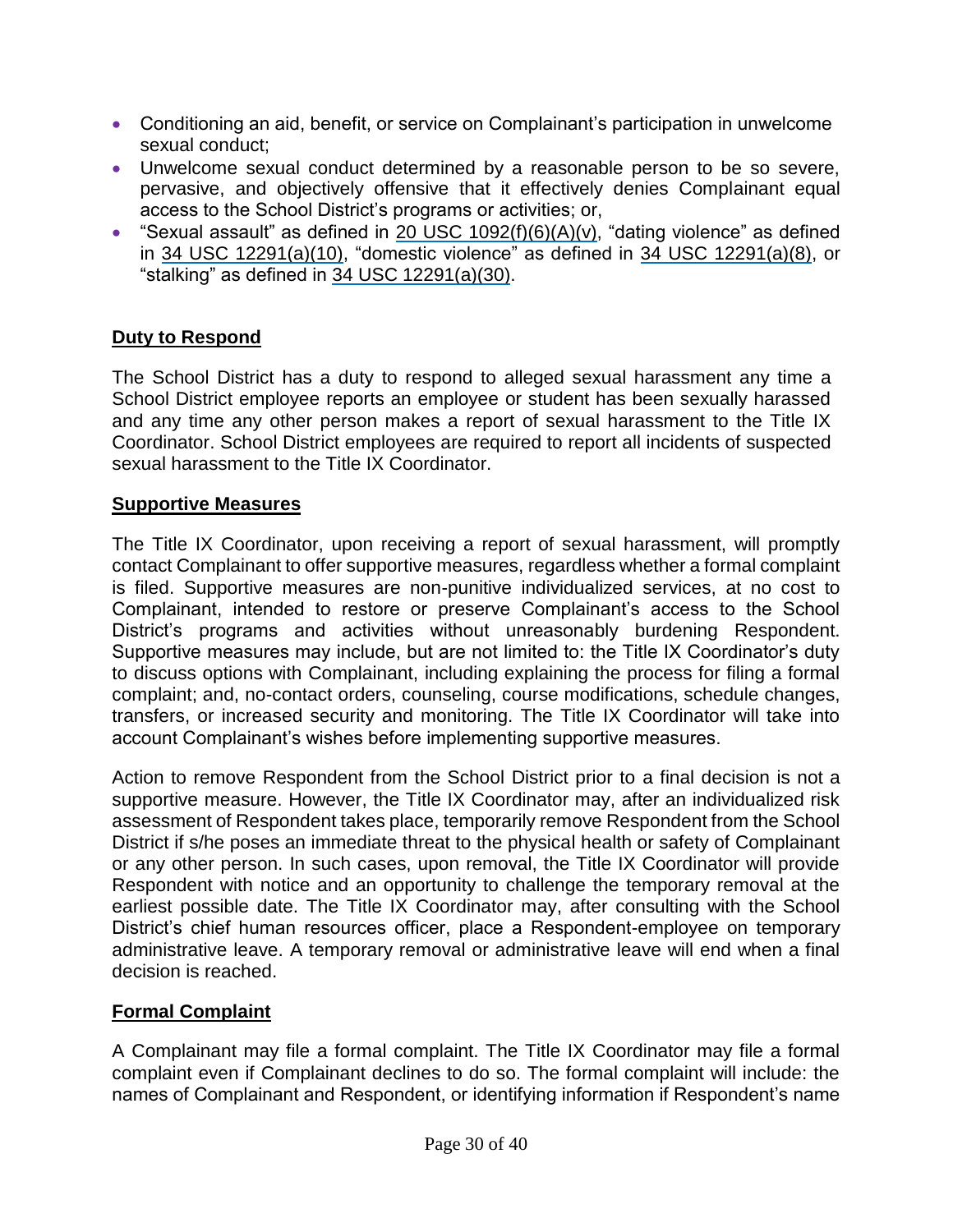is unknown; as complete a description of the alleged sexual harassment as is available, including dates, times, and places; actual and potential witnesses; actual and potential relevant documents, data, and other items; and, the signature of the student or the Title IX Coordinator.

## **Response to Formal Complaint and Grievance Procedure**

The Title IX Coordinator will ensure that, at every step of the Grievance Procedure: the parties are treated equitably; all information and evidence is evaluated objectively; and, there are no conflicts of interest affecting the Title IX Coordinator or any informal resolution facilitator, Investigator, Decision-Maker, or any individual resolving an appeal.

## **Notice**

Upon receiving or filing a formal complaint, the Title IX Coordinator will issue a notice to Complainant and Respondent. The notice will include: a statement of the allegations, in sufficient detail to permit Respondent to prepare a response; a statement Respondent is presumed not responsible unless a final decision is rendered against Respondent; the parties' right to inspect the formal complaint and all evidence gathered during any investigation; the parties' right to be represented by an advisor or advocate, who may be an attorney; and, any provision in the School District's Student Code of Conduct prohibiting knowingly making a false statement or providing false evidence or information. If, during the investigation, the School District decides to investigate allegations that were not included in the original notice, the Title IX Coordinator will notify Complainant and Respondent of the additional allegations.

## **Dismissal**

The Title IX Coordinator must dismiss a formal complaint if the allegations: do not establish sexual harassment even if they are true; did not occur in connection with the School District's programs and services; or, did not occur in the United States. The Title IX Coordinator may dismiss a formal complaint, in whole or in part, if: Complainant withdraws some or all of the allegations; Respondent's employment or enrollment in the School District ends; or, specific circumstances prevent the School District from gathering sufficient relevant evidence to reach a decision disposing of the formal complaint. The School District's Title IX Coordinator will notify Complainant and Respondent, in writing, if a formal complaint is dismissed, including an explanation for the dismissal. The Complainant may appeal the dismissal.

## **Informal Resolution**

The School District cannot informally resolve an allegation of sexual harassment before a formal complaint is filed. The allegations in a formal complaint may not be resolved informally unless: Claimant and Respondent have been provided notice of their rights by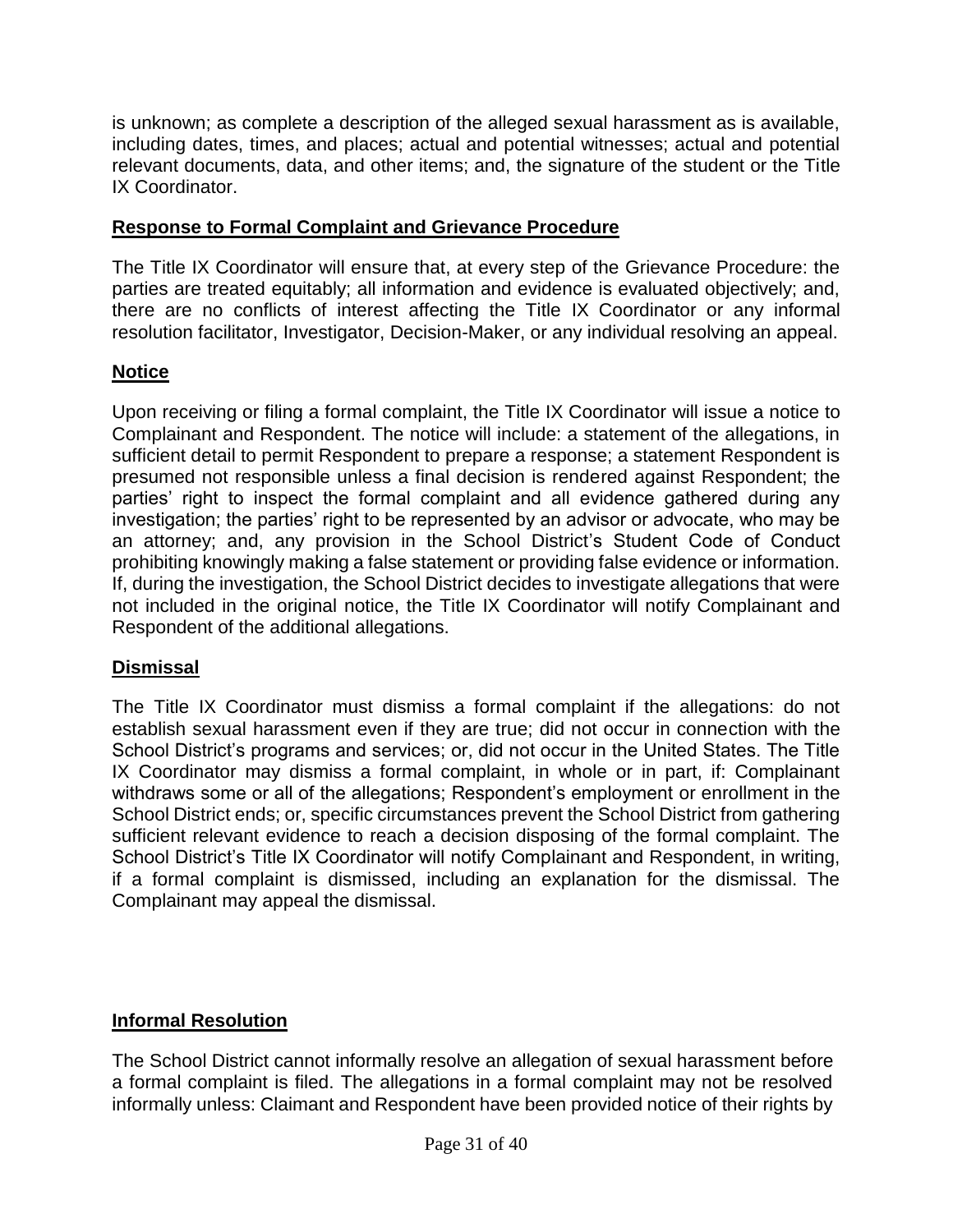delivery of the applicable anti-harassment policy and 8007.3-AR; and, Claimant and Respondent have voluntarily consented to informal resolution, in writing, after having been informed when informal resolution may preclude the resumption of a formal complaint investigation. Informal resolution may consist of a voluntary agreement between Claimant and Respondent, facilitated and documented by the Title IX Coordinator, or his/her designee; restorative practices, such as described at [MCL](http://legislature.mi.gov/doc.aspx?mcl-380-1310c)  [380.1310c;](http://legislature.mi.gov/doc.aspx?mcl-380-1310c) or, facilitative mediation by an experienced mediator. Informal resolution may also be reached through other conflict resolution strategies, including arbitration. Informal resolution may not be used to resolve an allegation that a School District employee sexually harassed a student.

#### **Investigation**

The Title IX Coordinator, or designee (the Investigator), will investigate a formal complaint. The burden of undertaking and completing the investigation rests on the School District. The Investigator will be appointed within two (2) days from the date the Title IX Coordinator receives or files the formal complaint. The Investigator will presume Respondent is not responsible unless a final decision against Respondent is reached. The Investigator will not require, seek, or rely on privileged information without consent of the privilege-holder.

The Investigator will notify Respondent of his/her right to file a written response to the formal complaint within five (5) days from the date Respondent received the formal complaint. Regardless whether Respondent files a written response, the Investigator will, within ten (10) days, complete an investigation that will include, but not be limited to: interviewing Complainant and Respondent and preparing interview summaries; interviewing all actual and potentially relevant witnesses identified by Complainant and Respondent, including expert witnesses, and preparing interview summaries; obtaining, to the extent they are available, all relevant documents, data, and other items identified by Claimant, Respondent, and witnesses; preparing an investigative report that fairly summarizes the relevant evidence; and, providing the investigative report to the parties simultaneously. The parties and their advisors may attend party interviews and the Investigator will provide sufficient notice to permit them to prepare. The School District will not interfere with the parties' ability to discuss the allegations or gather and present evidence, except to the extent a no-contact or similar order has been issued by the Title IX Coordinator.

The Title IX Coordinator will, upon receiving the Investigator's Report, notify the parties of their right to: submit relevant written questions to parties and witnesses, receive answers, and submit limited follow-up questions; and, after any such answers are received, file a written response to the Investigator's Report within seven (7) days from such receipt. If the Investigator declines to submit a question, s/he will provide a written explanation to the party who posed it.

The Title IX Coordinator may permit an adjournment of the investigative timelines for good cause and, in the event of an adjournment, so notify Complainant and Respondent. Separately, if Respondent is a School District employee, the Title IX Coordinator will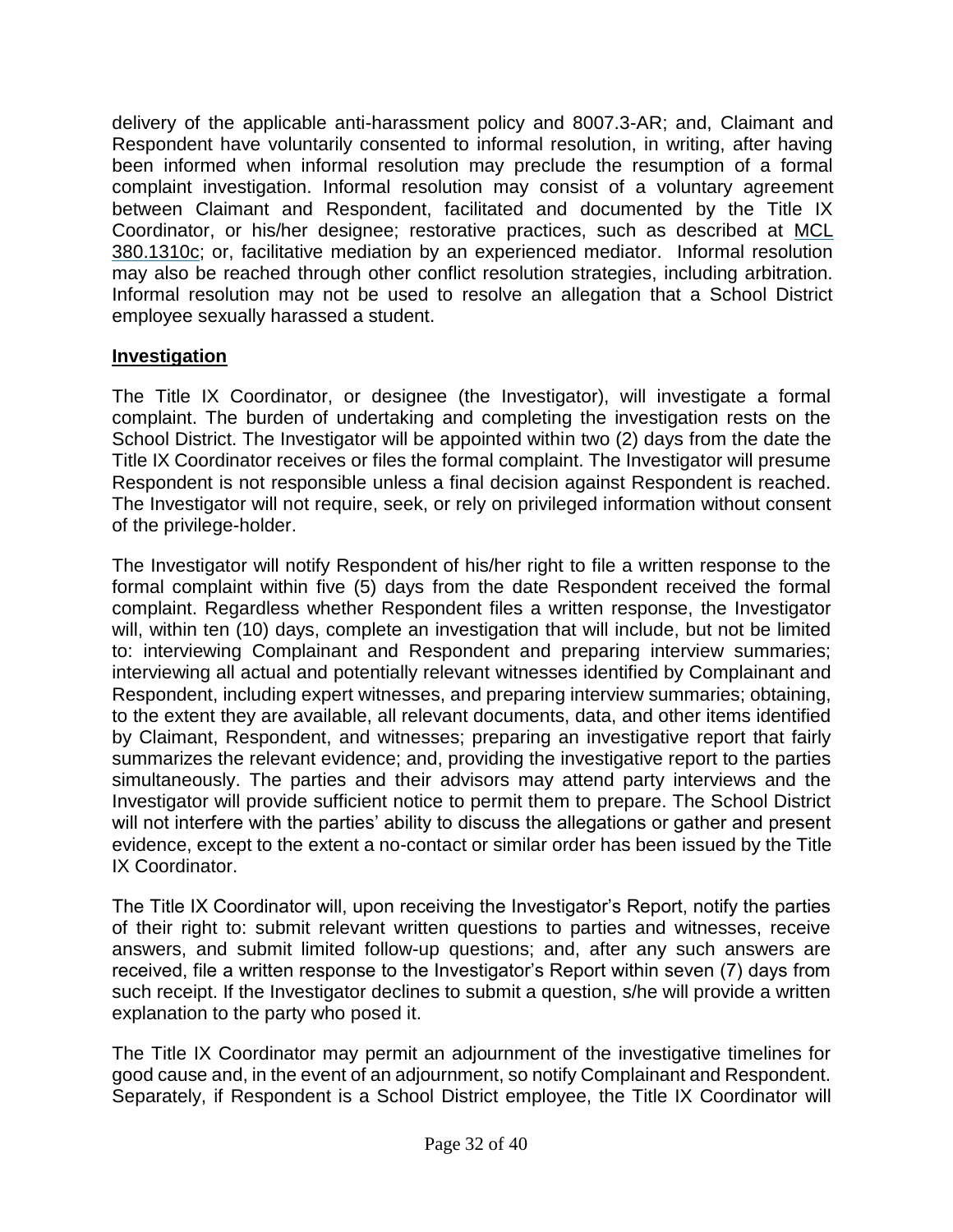review any applicable collective bargaining agreement and grant any required adjournment of the investigative timelines.

## **Decision**

The Title IX Coordinator will appoint a Decision-Maker, who is not the Title IX Coordinator or Investigator. The Decision-Maker will objectively review all inculpatory and exculpatory evidence gathered during the investigation including, but not limited to, the formal complaint, Respondent's response, if any, the Investigator's entire file and investigative report, and the parties' responses to the investigative report, if any. Credibility determinations, if any, will not be based on an individual's status as Complainant, Respondent, or witness. The Decision-Maker will not hold Respondent responsible unless a preponderance of the evidence establishes Respondent sexually harassed Complainant. Regardless whether the Decision-Maker concludes Respondent is responsible, the Decision-Maker will issue a decision within ten (10) days of his/her appointment and will provide the decision to Complainant and Respondent simultaneously. The decision will include: Complainant's allegations; procedural steps taken with respect to the allegations, including notifications, interviews, site visits, and any other methods used to gather evidence; findings of fact; the application of the applicable anti-harassment policy, this 10003.4-AR, and the School District's Student Code of Conduct to the facts; and, a statement of all rationale for the result as to each allegation, including determinations of responsibility, disciplinary sanctions, whether Complainant will be provided remedies to restore or preserve his/her equal access to the School District's education programs and activities, and the procedure and bases for appeal. Upon a finding of responsibility, sanctions for Respondent-students may range from administrative intervention to permanent expulsion. Sanctions for Respondentemployees may range from counseling to discharge. Sanctions for Respondent-Board members may range from censure to a petition to the Governor for removal from the Board of Education.

## **Appeal**

Complainant or Respondent may appeal the Decision-Maker's decision by filing an appeal with the Superintendent within five (5) days from receipt of the decision. The Superintendent will provide notice to the opposite party if an appeal is filed, including a copy of the appeal and an opportunity to respond. The appeal must include all of the reasons the appealing party disagrees with the decision. The Superintendent will review the appeal and, based on the appeal, the decision, and the entire record upon which the decision is based, will affirm the decision, in whole or in part, or reverse the decision, in whole or in part. The Superintendent may reverse the decision, in whole or in part: based on procedural irregularity affecting the outcome, including the failure to comply with 10003.4-AR; the Decision-Maker's lack of knowledge of newly discovered evidence; or, bias or conflict of interest on the part of the Title IX Coordinator, Investigator, or Decision-Maker. The Superintendent may, if warranted, remand the decision, in whole or in part, for additional investigation by the original or a different Investigator and/or further consideration by the original or a different Decision- Maker. The Superintendent will issue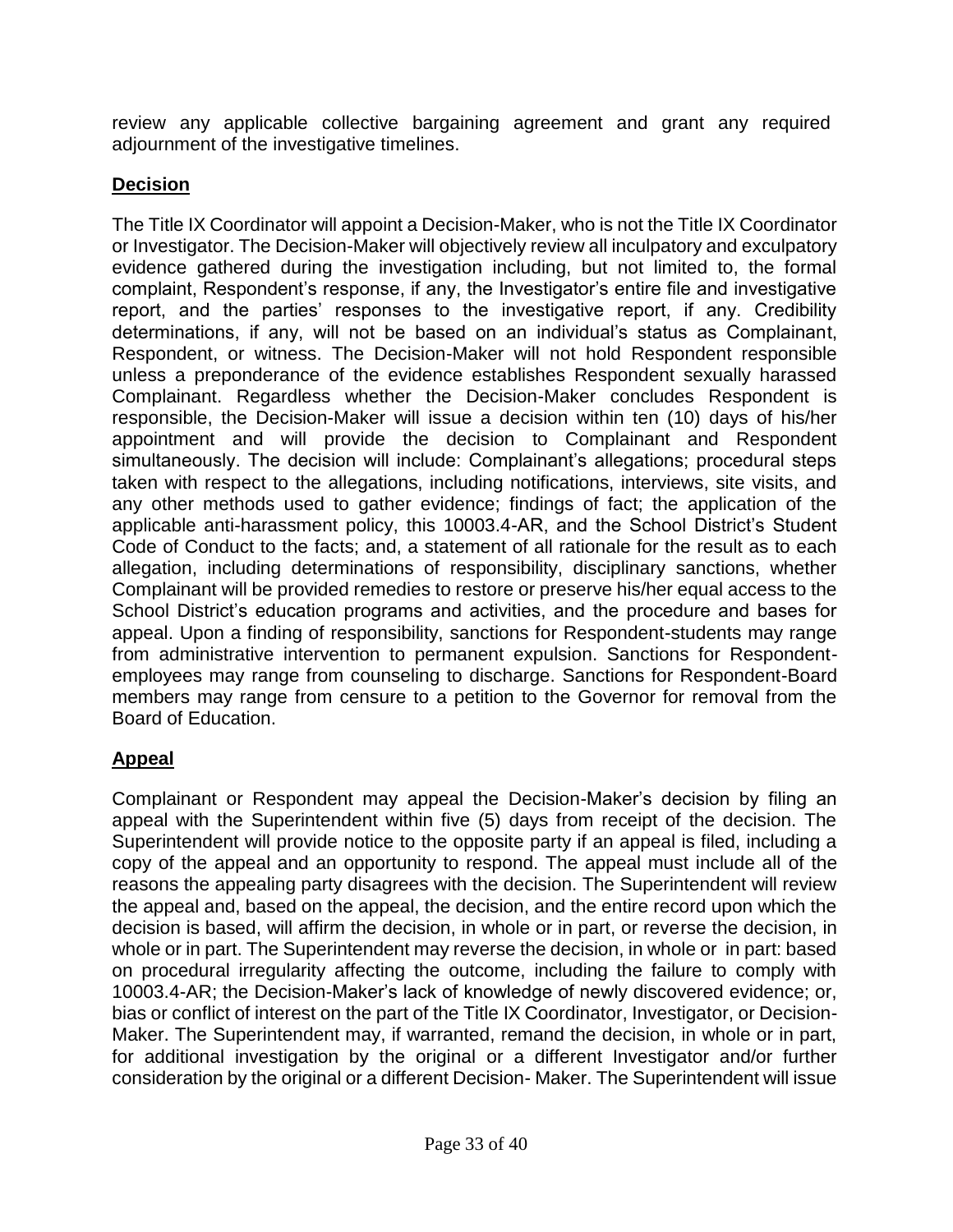his/her decision within ten (10) days of receiving the appeal or response, if any, and provide his/her decision to the parties simultaneously.

The grievance process is complete and a final decision is reached when no timely appeal is taken or after the appeal process is completed.

# **Training**

The Title IX Coordinator will ensure that s/he and all informal resolution facilitators, Investigators, and Decision-Makers (including those who resolve appeals) receive the following training: the definition of sexual harassment; the scope of the School District's programs and activities; how to determine whether information and evidence is relevant, including the application of Title IX's "rape-shield" provision; the grievance process, including how to conduct an investigation, how to prepare a fair summary of evidence gathered during an investigation, how to prepare a decision, and how to resolve an appeal; and, how to serve impartially, including avoiding prejudgment of facts, conflicts of interest, and bias. The Title IX Coordinator is responsible for ensuring the School District's training and training materials are posted on the School District's website.

## **Confidentiality and Retaliation**

Except as required or permitted by law, the School District will keep confidential the identity of any individual who makes a report or complaint of sexual harassment, any individual who is identified as a potential or actual Complainant or Respondent, and any witness. Neither the School District nor any other person may illegally retaliate against an individual who has made a report or a formal complaint or has participated or refused to participate in an investigation or other proceeding under this Administrative Regulation. Retaliation includes actual and attempted threats, coercion, or discrimination.

#### **Filing with OCR or EEOC**

An employee or student alleging harassment may, at any time, file a complaint with the United States Department of Education Office for Civil Rights at:

> United States Department of Education Office for Civil Rights Cleveland Office 1350 Euclid Avenue, Suite 325 Cleveland, Ohio 44115 (216) 522-4970 FAX: (216) 522-2573 TDD: (216) 522-4944 E-mail[:OCR.Cleveland@ed.gov](mailto:OCR.Cleveland@ed.gov) Web:<http://www.ed.gov/ocr>

An employee alleging sexual harassment against another employee or supervisor may also, or instead, file a complaint with:

United States Department of Labor

Equal Employment Opportunity Commission Detroit Field Office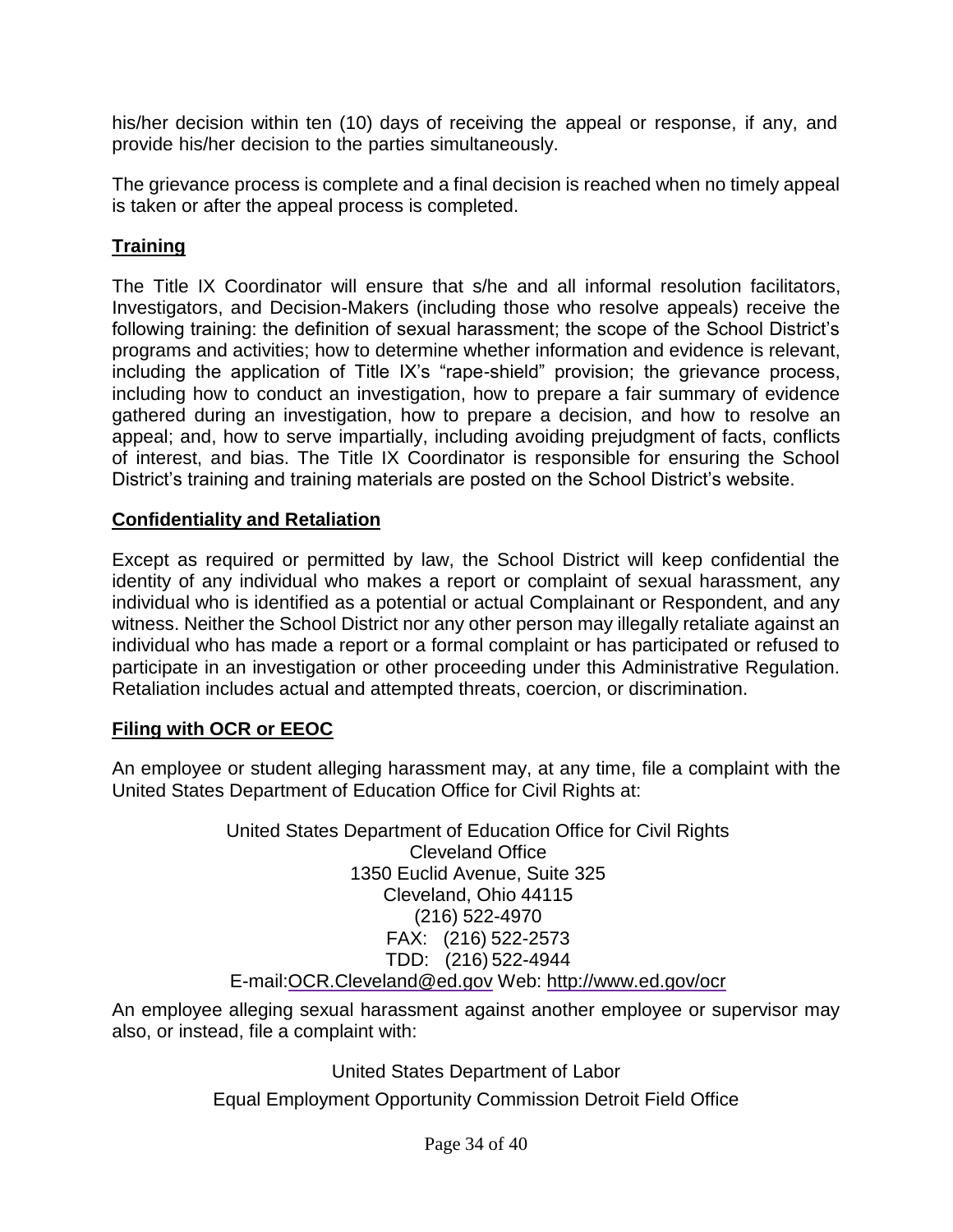#### 477 Michigan Avenue, Room 865 Detroit, Michigan 48226 or

#### State of Michigan Department of Civil Rights Cadillac Place, Suite 3-600 3054 West Grand Boulevard Detroit, Michigan 48202 **Cooperation with Law Enforcement Agencies**

In certain instances, an allegation of sexual harassment may be investigated as a criminal matter. To the extent permitted by law, the School District will comply with law enforcement requests for cooperation.

#### **Record Retention**

The School District will retain, for at least seven (7) years: all training materials; all reports received by the Title IX Coordinator and actions taken in response to such reports, including why any decision not to provide supportive services was not clearly unreasonable; and, all formal complaints, documents, and other items (including data) arising from formal complaints or investigations conducted pursuant to this Administrative Regulation, including investigative reports and related documents, decisions, appeals and appeal decisions, and informal resolutions.

#### <span id="page-34-0"></span>**. 10005-AR Communicable Diseases**

#### <span id="page-34-1"></span>**10005.1-AR Introduction**

Where a student or staff member has been diagnosed with a communicable disease, the School District's administration will consult the most recent County Health Division Reference Chart to determine and implement exclusion and re-admittance of such individuals. Oakland County Health Division staff will be contacted as needed for consultation and clarification.

# <span id="page-34-2"></span>**10005.2-AR Communicable Diseases, Which Are Known Not To Be Spread by Casual Contact**

Communicable diseases that are known not to be spread by casual contact include Hepatitis B, HIV infections, ARC (AIDS Related Complex), AIDS and other diseases that are transmittable by blood, other body fluids and other body products, which present potentially serious health problems for those who contract the disease. The following procedure is intended to assure that both the rights of the individual and the school community at large are protected, and that each case will be determined on an individual basis.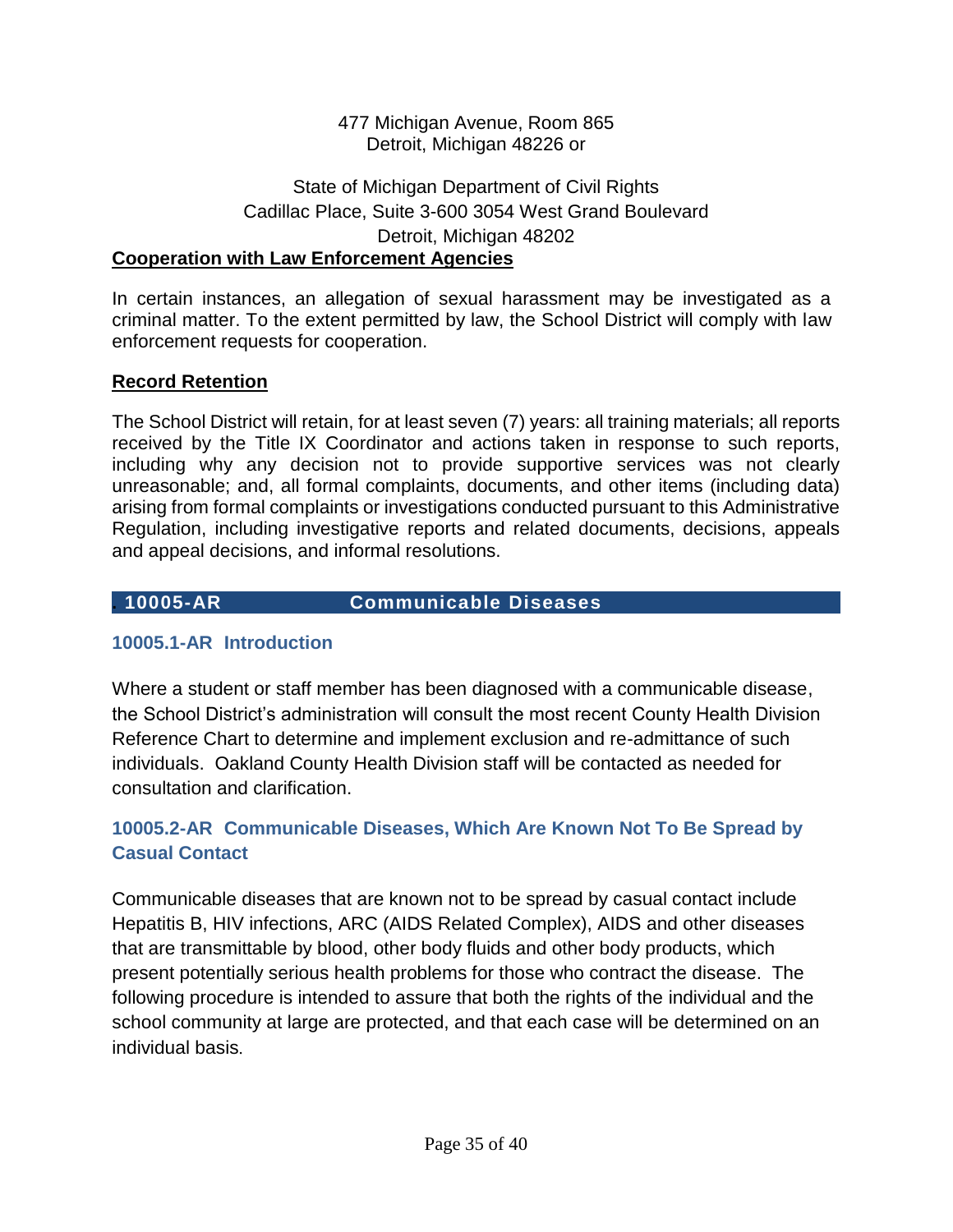#### <span id="page-35-0"></span>**10005.3-AR HIV, ARC or AIDS**

When a District employee reasonably suspects that a student or staff member is infected with HIV, ARC or AIDS, he/she must notify his/her immediate supervisor. The supervisor must notify the Oakland County Health Division, if such notice is thought reasonably necessary to: protect the health of the student or staff member, prevent further transmission of the disease, or, diagnose and care for the student or staff member. District employees may not provide the Oakland County Health Division with the name of the student or staff member unless such information is reasonably necessary to accomplish the above-mentioned purposes.

The supervisor must also request the permission of the affected student's parent or guardian, or the staff member, to inform the Superintendent and other necessary persons of the suspected illness. If such consent cannot be obtained, the employee shall inform the Superintendent of the matter in such a way that does not reveal the identity of the affected person. The Superintendent may then seek a court order permitting the Superintendent to obtain the information and disclose it to Board of Education members and other necessary persons.

Upon receipt of the consent of the affected student's parent or guardian, or the staff member, or a court order permitting the review process to proceed, the Superintendent shall select a Communicable Disease Review Committee and direct the Committee to meet within five (5) school days. The Committee may be comprised of the following individuals:

- An official representative of the District, designated by the Superintendent, who will chair the Committee.
- The principal of the school of the affected student or staff member.
- The physician who is treating the affected individual.
- A physician appointed by the Superintendent to represent the District.
- A representative of the Oakland County Health Division.
- A parent/guardian if the affected individual is a student, and the affected individual and/or his/her representative if the affected individual is a staff person.
- A special education teacher, when the affected student is a special education student.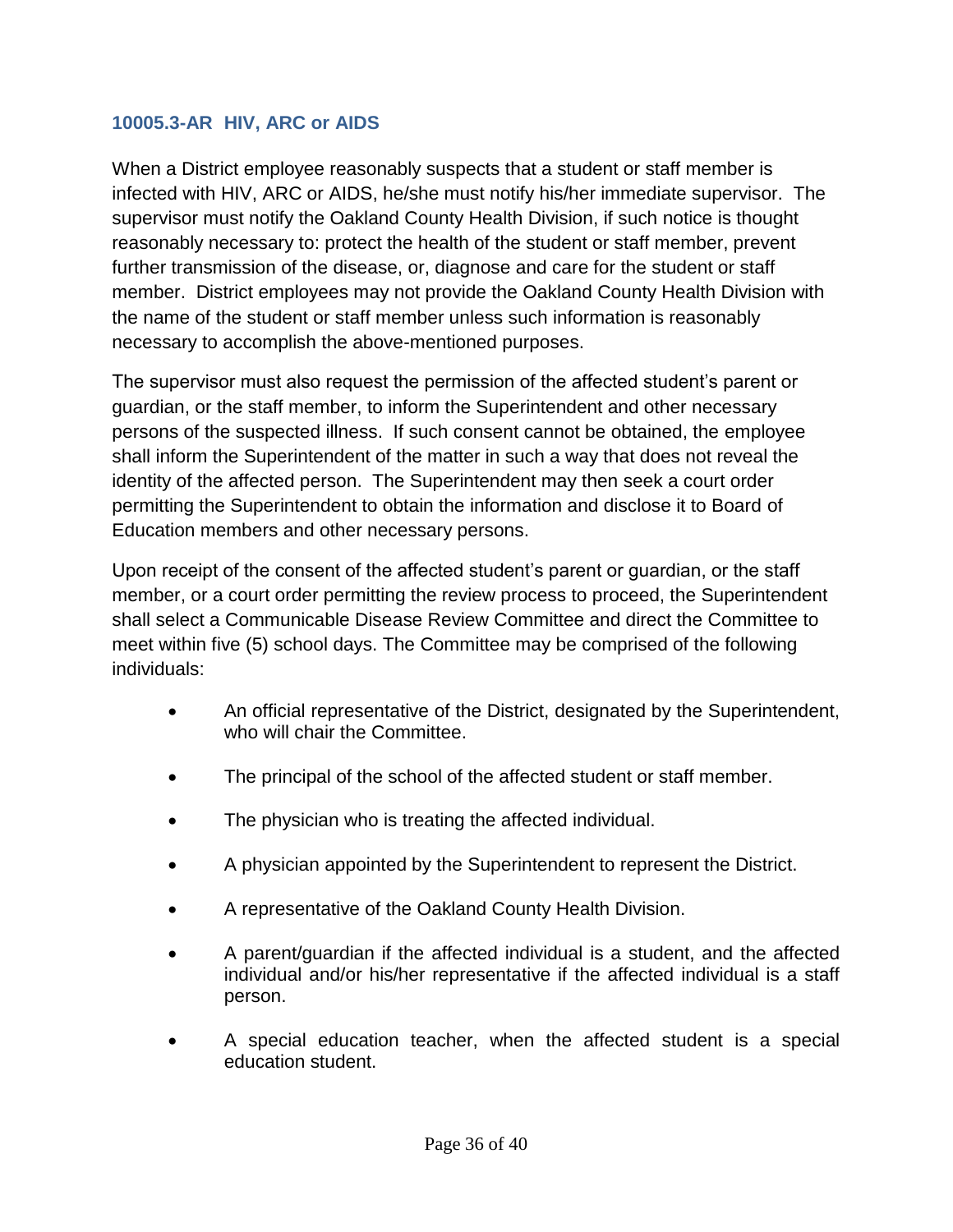Other persons designated by the Superintendent, the Committee or the court.

The Committee shall make a written recommendation to the Superintendent, based on the affected student or staff member's neurological and physical condition and the expected type of interaction with others in the affected student or staff member's school or employment setting, as to whether the person should be excluded from the school or employment setting and all school sponsored activities, restricted in his/her activities in the school or employment setting, or remain in an unrestricted school or employment setting. The Committee's actions and recommendations must be consistent with applicable law.

- If the Committee recommends that the student or staff member remain in his/her present school or employment setting, but that he/she is restricted from participating in certain activities, or that consideration be given to an alternate setting within the District, the Committee shall set forth, in writing, the precautionary/sanitary measures, if any, that should be taken to protect the health and welfare of the student or staff member and the school community.
- If the Committee recommends that the student or staff member remain in an unrestricted school setting, the Committee must so state in writing, and further state what precautionary/sanitary measures, if any, should be taken to protect the health and welfare of the student or staff member and the school community.
- If the Committee recommends that the affected student or staff member be totally excluded from his/her former school or employment setting based upon his/her neurological and physical condition and expected type of interaction with others in that setting, the Committee must so state in writing. The Committee shall also state the conditions under which it would consider the student or employee's return to a restricted or unrestricted school or employment setting.
- The Committee shall provide the Superintendent with its written recommendation within ten (10) school days of its meeting, unless the Committee determines that additional time is necessary in order to obtain pertinent medical information regarding the student or staff member's condition and/or that additional diagnostic testing is necessary for a thorough review of the matter.
- In the event that the Committee's decision is not unanimous, the dissenting member(s) shall be given the opportunity to attach a written dissenting report to the Committee's recommendation within twenty-four (24) hours of the presentation of the Committee's report to the Superintendent.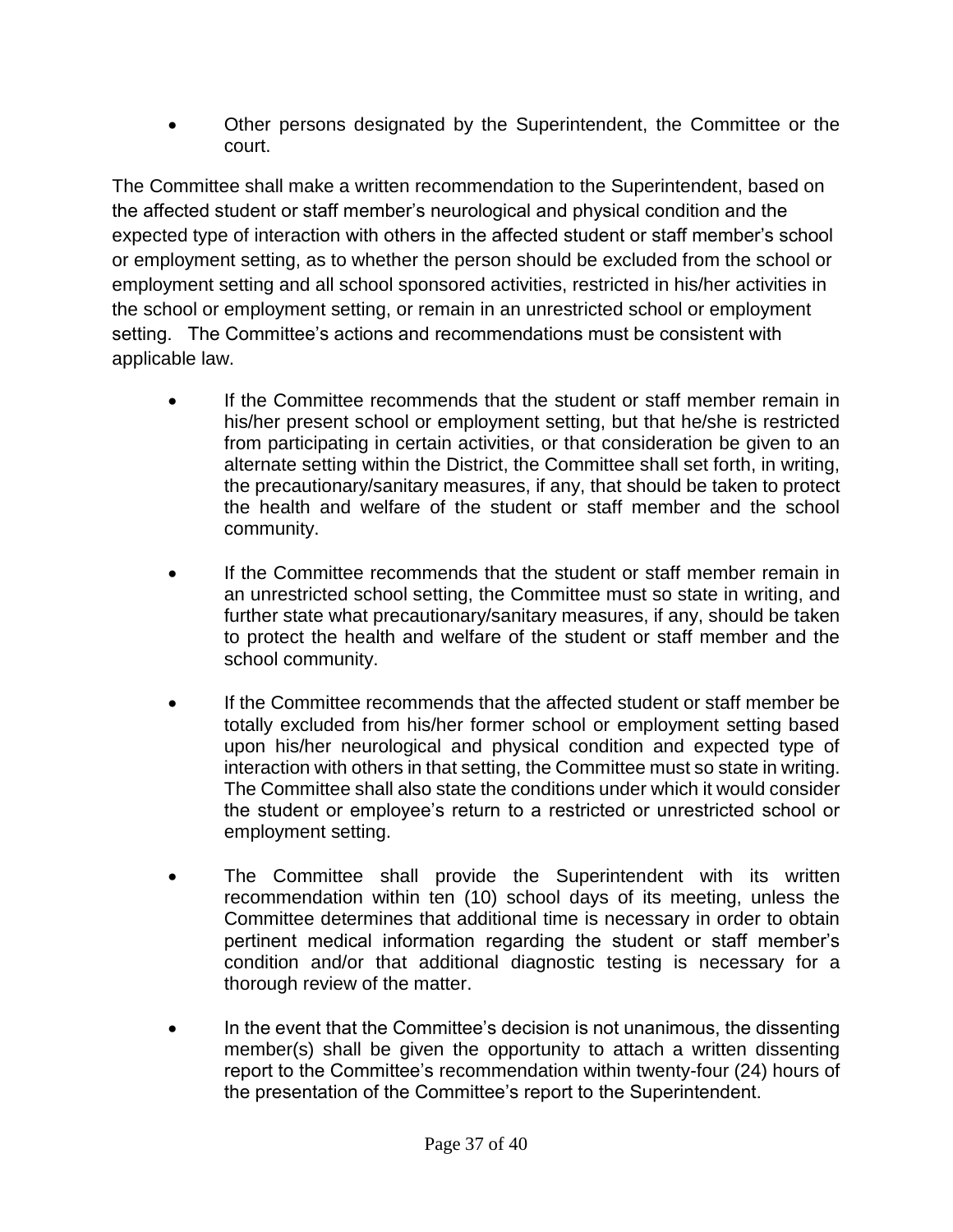- Upon the Superintendent's receipt of the Committee's written report, the Superintendent shall, within five (5) school days, make a determination regarding the student or employee's status. The Superintendent's decision will be consistent with law including whether, with reasonable accommodation, the student or staff member can remain in the school or employment setting without posing a health risk to himself/herself or others in the school community. In the event that the Superintendent determines that a student or staff member should be excluded from the school setting, he/she shall so advise the affected person, and, where a student is involved, his/her parent or guardian.
- Where an affected student or staff member is permitted to remain in either a restricted or unrestricted school setting, the Superintendent shall designate a school representative to monitor changes in the student or staff member's medical status on a monthly basis, or more frequently if deemed appropriate. The Superintendent shall seek written permission from the affected person or parent prior to designating the responsible school representative. If the written authorization cannot be obtained, the Superintendent shall seek an order from the court permitting such. The Superintendent, with input from the Committee, shall reassess the status of the student or staff member at not less often than annual intervals.
- All time lines set forth herein may be extended where required by the individual circumstances of the case.

## <span id="page-37-0"></span>**10005.4-AR Communicable Diseases That Are Known To Be Spread by Casual Contact, Other Than HIV, ARC or AIDS**

For communicable diseases that are known not to be spread by casual contact, other than HIV, ARC or AIDS, the identical procedures set forth above will be followed, except that there will be no necessity of court involvement to obtain the infected person's consent to disclosure of his/her identity to the Superintendent and other necessary persons.

If a School District employee believes that disclosure of such information is reasonably necessary to: protect the health of the student or staff member, present further transmission of the disease or diagnose and care for the student or staff member, the District employee will advise his/her supervisor that a student or staff member may have a serious communicable disease known not to be spread by casual contact. The identity of the student or staff member may not be disclosed unless written authorization is obtained from the affected student's parent or the staff member, or is otherwise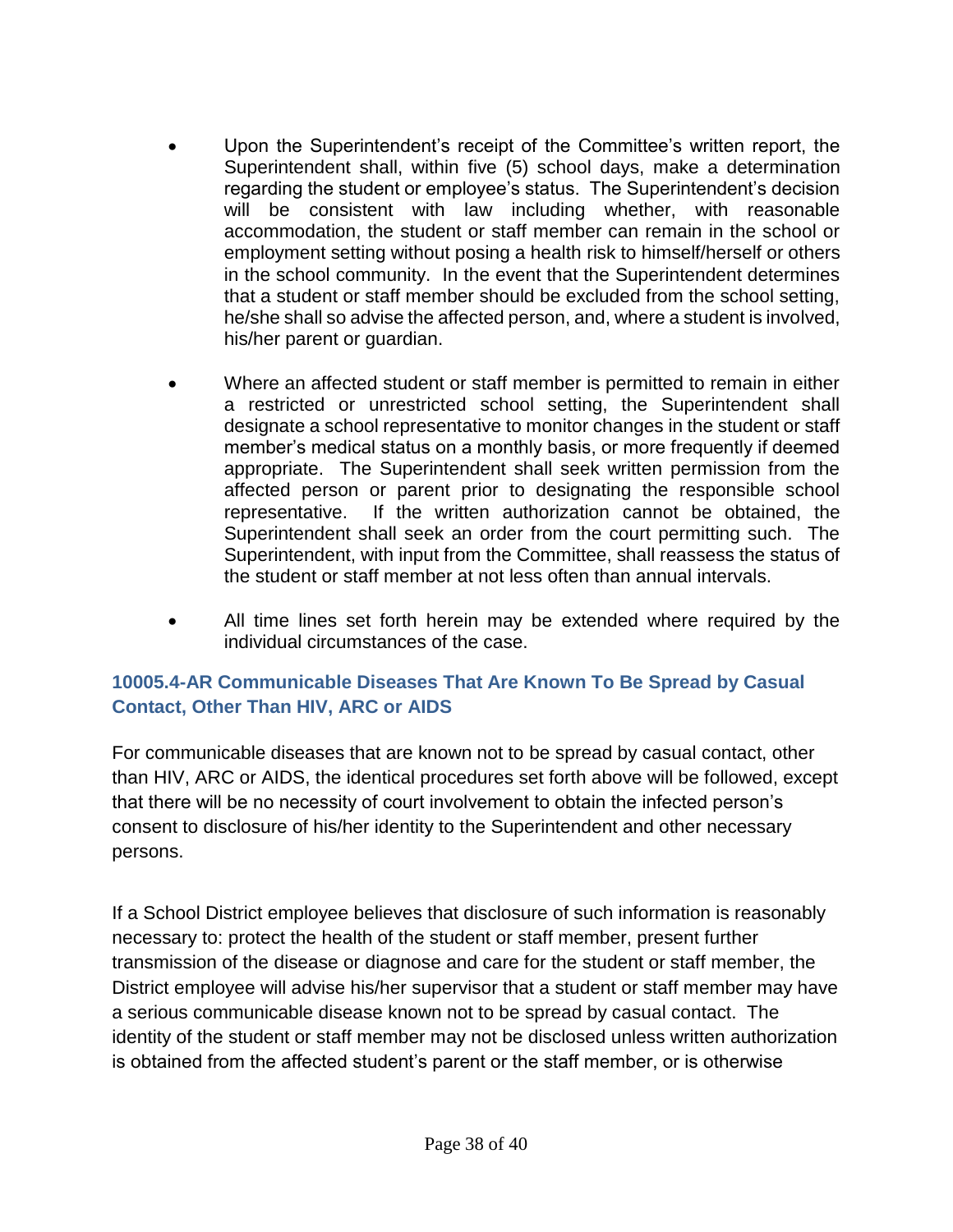necessary to satisfy the requirements of this section. The supervisor will immediately inform the Superintendent or his/her designee.

## <span id="page-38-0"></span>**10005.5-AR Confidentiality**

School District personnel will, at all times, respect the student's right to privacy, including maintaining student records and information in accordance with the requirements of the Michigan Public Health Code, MCLA 333.5101, et seq. and the Family Educational Rights and Privacy Act, 20 USC 1232g. The privacy rights of affected staff members shall be similarly affected including maintaining employment records and information in accordance with the requirements of the Michigan Public Health Code, MCLA 333.5101, et seq., the Bullard Plawecki Employee Right to Know Act, MCLA 421.501, any applicable contractual provisions, and Board of Education policy and regulations.

## <span id="page-38-1"></span>**10006-AR Copyrighted Works**

# <span id="page-38-2"></span>**10006.1-AR Introduction**

These guidelines are intended to assist staff in determining the permitted use of copyrighted materials. They apply to materials used within the classroom, as well as in staff members' instructional and research activities. Before beginning or authorizing a reproduction, a School District employee must determine whether the copying is expressly permitted within the guidelines. If copying is not expressly permitted, or if there are any questions, the issue should be brought to the attention of the building principal.

# <span id="page-38-3"></span>**10006.2-AR Single Copy for Teacher's Use**

A single copy of a copyrighted work may be made of the following by or for a teacher for use in teaching or for research purposes: a chapter from a book; an article from a periodical or newspaper; a short story, short essay or short poem, whether or not part of a collective work; or, a chart, graph, diagram, cartoon or picture from a book, periodical, or newspaper.

## <span id="page-38-4"></span>**10006.3-AR Multiple Copies for Classroom Use**

Multiple copies (not to exceed one copy per student in the class) may be made by or for the teacher for classroom use as follows: a complete poem if less than 250 words and if printed on not more than two pages; an excerpt from a longer poem, containing not more than 250 words; a complete article, story or essay of less than 2500 words; an excerpt from any prose work of not more than 1000 words or 10% of the work,